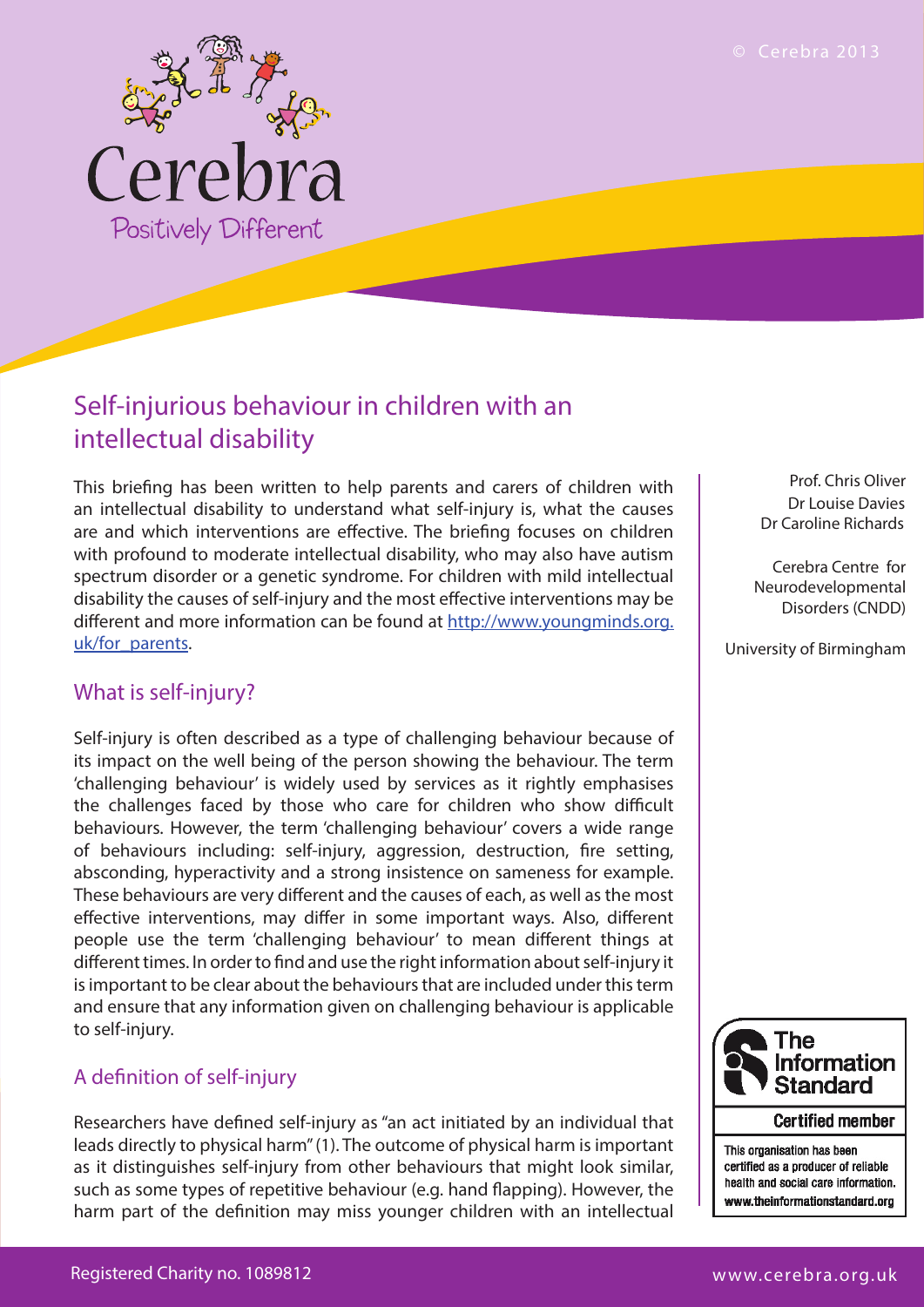© Cerebra 2013<br>disability who are showing behaviours, such as head banging, that we normally think of as being self-injury, but are less likely to inflict physical harm as the children are so small. The harm part of the definition can also include behaviours such as smoking, which is very different from the behaviours that are normally thought of as self-injury. Sometimes, behaviours such as self-induced vomiting are called self-injury but this should probably be considered separately. For this briefing we will use the term self-injury to cover behaviours that an individual shows that are: 1) initiated by the person, 2) non-accidental and 3) lead directly to physical damage (e.g bruising) or physical change (e.g. tooth marks or reddening of the skin) normally considered undesirable in the short term. The most common forms of these behaviours are: scratching, biting, hitting (usually the face or head) and banging the head on objects. These are the sort of behaviours that are covered in this briefing.

# Prevalence and persistence of self-injury

Within the total population of people with intellectual disability, estimates of the prevalence of self-injury (the proportion of people with an intellectual disability who show self-injury) vary from 4% to 24% (2, 3). Variability in estimates is related to the differences in the way in which the studies are conducted (for example, how the behaviours are defined, whether visible signs of injury are necessary for a behaviour to be 'counted' and which group of people were in the study). Studies investigating the prevalence of self-injury in children are fewer in number and typically employ small samples. As a result the figures are very variable. However, in one large study of nearly 1,000 children with severe intellectual disability it was estimated that about 17% showed at least one type of self-injury and about 5% (around 1 in 20) showed self-injury that was considered severe (4).

A recent review of the prevalence data across studies showed that prevalence rises significantly with age up to approximately 30 years of age and then decreases (5). This seems to suggest that self-injury begins as children get older but it is also possible that the self-injury might be present at an early age but it is not causing any observable harm, so is not 'classified' as self-injury. Although fewer studies have investigated the persistence of self-injury, the available data suggest that selfinjury can be very persistent over many years (6). It is important that carers and clinicians are aware of the likely persistence of self-injury to ensure that children receive appropriate assessment and intervention as soon as the behaviour appears.

## The characteristics of children who show self-injury

#### Genetic disorders

There are a number of genetic disorders that can cause intellectual disability. Some of these genetic disorders are associated with self-injury (e.g. Lesch-Nyhan, Cornelia de Lange, Cri du Chat, fragile X, Prader-Willi and Smith-Magenis syndromes). Some forms of self-injury are more common in these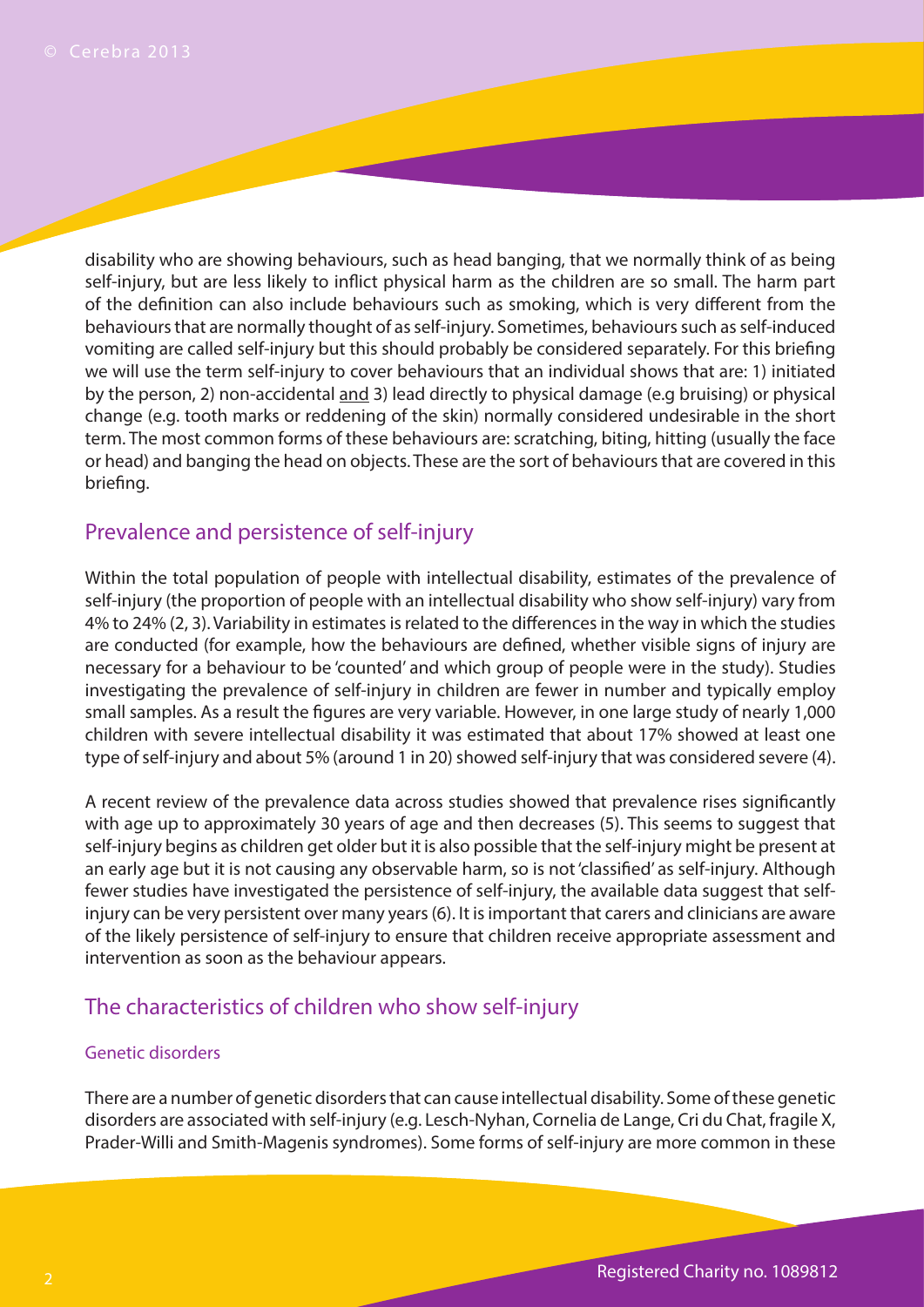genetic disorders. For example, compared to other syndrome groups, lip and finger biting is more common in Lesch-Nyhan syndrome, hair pulling is more common in Cri du Chat syndrome and scratching and picking are more common in Prader-Willi syndrome. If a child shows self-injury or any of these behaviours, it does not necessarily mean that he or she has one of these syndromes. It is also important to know that just because these behaviours are more common in these syndromes, it does not mean that the behaviours are inevitable or that they cannot be reduced with the right intervention. More information about these syndromes and the behaviours that people show can be found via the syndrome support groups on the internet<sup>1</sup>. If a syndrome is so rare that it does not have a support group, then the charity UNIQUE can be helpful.

#### Degree of intellectual disability

Self-injury is closely associated with severity of intellectual disability, so that children with a more severe intellectual disability are more likely to demonstrate self-injury (7). This trend is apparent within many genetic syndromes, such as Prader-Willi and Cornelia de Lange, but not all, so that there does not appear to be an association between severity of intellectual disability and selfinjury in individuals with fragile X and Cri du Chat syndromes. It is not clear why a greater degree of intellectual disability might be associated with self-injury. Some possible reasons are that children with a more severe degree of intellectual disability may: 1) also have more health problems, which lead to pain, which in turn leads to self-injury (see below), 2) have more limited adaptive behaviour, including an ineffective communication system, which means the self-injurious behaviours may be more likely to become a way in which children can make their needs known (see below), 3) are more likely to have Autism Spectrum Disorder which is associated with self-injury (see below), 4) be more impulsive (i.e. less able to control their own behaviour, see below) which is associated with self-injury, 5) show more repetitive behaviours (see below) and 6) be in environments which are less stimulating and\or less likely to offer the right kind and level of activities and support for communication.

#### Autism Spectrum Disorder (ASD)

There is growing evidence that suggests that the prevalence of self-injury is higher within children who have ASD compared to those without ASD (7) and this is also true for those children with an intellectual disability. Also, within a number of genetic syndromes (such as fragile X and Cornelia de Lange), a higher score on a screening measure of ASD is associated with self-injury, suggesting that within groups at high risk for self-injury, such as some genetic syndromes, ASD characteristics add to the risk. It is not clear why ASD is associated with self-injury but some of the reasons might

i) For a discussion of the importance of genetic disorders associated with intellectual disability go to: http://www. cerebra.org.uk/English/getinformation/conditions/Pages/Isthediagnosisofageneticdisorderimportantforchildrenwithintellectualdisability.aspx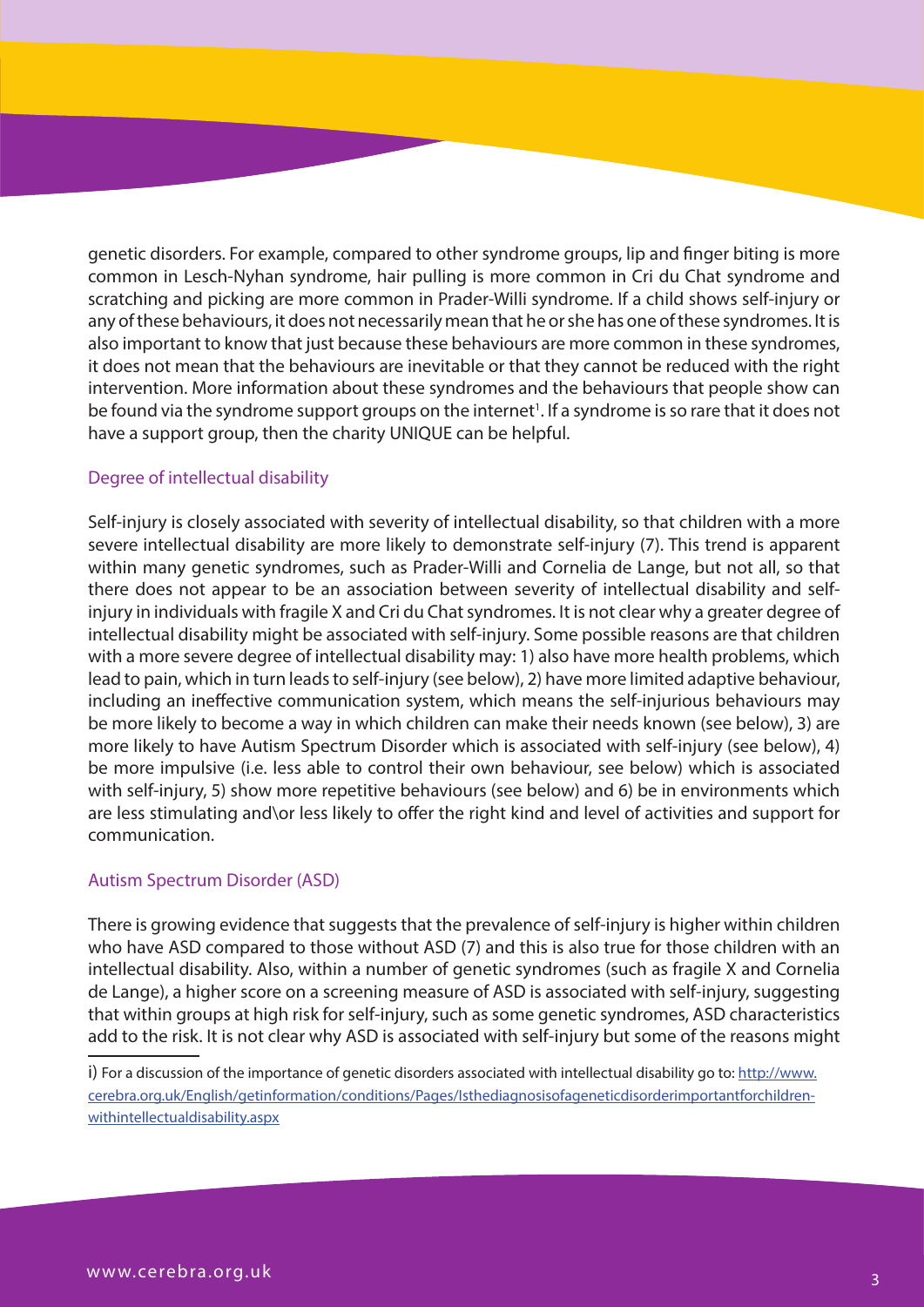be those that apply to all children with intellectual disability. Consequently, the assessment process and interventions should be similar.

#### Repetitive behaviours

There are numerous reports of the association between repetitive behaviours, such as hand flapping and rocking, and self-injury. This could be explained by the association between self-injury and ASD, which is diagnosed based on the presence of repetitive behaviours and social impairments, but this is unlikely. It has also been proposed that self-injury might develop from repetitive behaviours following reinforcement in the environment (a reward of some kind which makes the behaviour more likely; see operant learning models below for a more detailed explanation). However, a similar association between aggression and repetitive behaviour indicates that the link between self-injury and repetitive behaviour is not unique and thus self-injury is unlikely to develop solely from repetitive behaviour.

#### Impulsivity

Recently, a number of researchers have reported an association between impulsivity (cannot wait, upset if there is a delay for things) and self-injury within children with an intellectual disability and, in particular, those diagnosed with ASD and those who have particular genetic disorders, such as Smith-Magenis syndrome.

#### Self-restraint and preferred imposed restraint

Self-restraint is where a child might seek restriction of their own movements, for example by wrapping their arms or legs in clothes, pushing their hands into tight spaces or covering their hands. Preferred imposed restraint is where a child shows a need or desire for protective clothing, such as gloves or arm splints. Preferred imposed restraint usually becomes evident because children: 1) help to put the item on, 2) become distressed and anxious when someone starts to remove the item and 3) often try to restrict their movements in another way when they do not have the item they prefer. It is not clear why children show self-restraint or a preference for imposed restraint but one explanation is that the children are finding it difficult to control their own behaviour. If restraints, such as splints, gloves etc., are used to help with self-injury or if self restraint is occurring, it is very important to seek professional advice.

#### Low mood and a lack of interest in day to day activities

It has been proposed by some researchers that self-injury in people with an intellectual disability is a symptom of depression, because individuals with self-injury have been observed to show signs of low mood and people showing low mood are also more likely to self-injure. Whilst an association between self-injury and low mood is apparent, others have contested the notion that self-injury is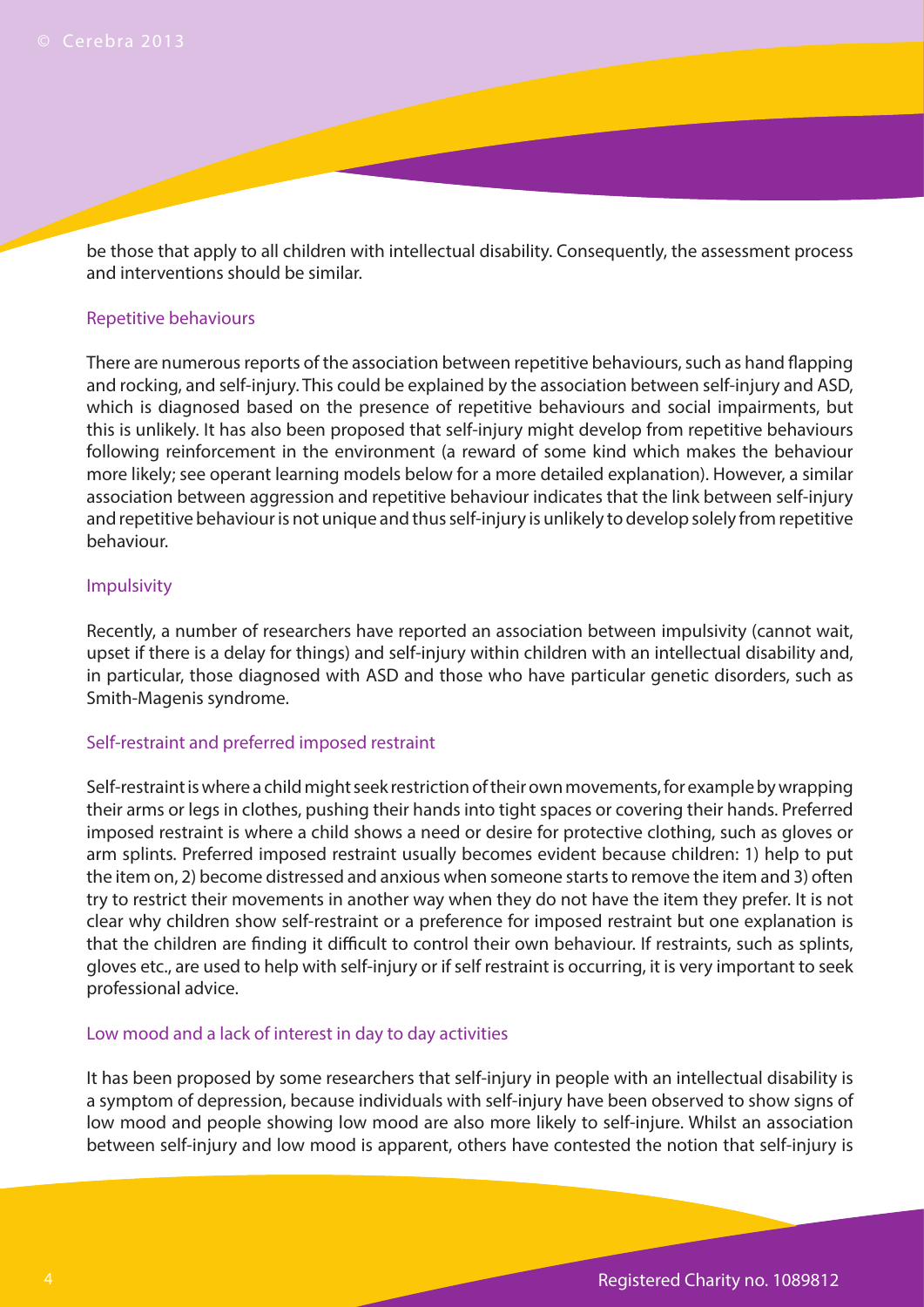a symptom of depression (8). Indeed, there are numerous alternative explanations for why low mood might be associated with self-injury. For example, they might both have a shared cause and thus are likely to co-occur. To illustrate, an under stimulating or coercive environment might lead to both self-injury and low mood. Pain and discomfort is another obvious reason that self-injury and low mood might be associated (see below). Over the last decade, a number of studies have shown that pain is associated with both self-injury and low mood (9, 10). In summary, at present there is not enough evidence to say that self-injury is a symptom of depression or that depression causes self-injury.

# The causes of self-injury

#### Pain and discomfort

a) The evidence: Research indicates that individuals with an intellectual disability are significantly more likely to experience health problems and associated pain and discomfort than individuals without an intellectual disability (11). Health conditions common to individuals with an intellectual disability include epilepsy and osteoporosis as well as disorders of the skin and gastrointestinal, respiratory and cardiovascular systems. Whilst health conditions and associated pain are not inevitable for children with an intellectual disability, the difficulties children with severe intellectual disability have in communicating pain and discomfort means that such health conditions can go undetected and thus untreated. This is a significant issue since several research studies have demonstrated a link between pain and self-injury, so that children who appear to be in pain show more frequent self-injury (12).

b) Why might the experience of pain be associated with self-injury? According to the gate control theory of pain (13), individuals engage in self-injurious behaviour in order to relieve the pain experienced at another body site. So, the child seeks stimulation to produce pain relief. This is a bit like rubbing your head when you have banged it; the rubbing stimulates different nerve fibres and this blocks (gates) the signal from the pain fibres, at least in the short term. Self-injury at another body site can work like this and thus the self-injury is rewarded by pain being temporarily stopped. In order to reward the self-injury, the pain relief produced by self-injury must be greater than the pain caused by self-injury (see section on operant learning theory: sensory stimulation, below).

There is another way in which the experience of pain might be associated with self-injury. Heightened pain thresholds in people with genetic syndromes, such as Smith-Magenis, Prader-Willi and Cornelia de Lange, might also explain the high prevalence of self-injury in these syndromes, since children feel less pain in association with self-injury and thus there are fewer costs associated with the behaviour when it occurs for another reason

c) Signs of pain in non-communicating children: Since children with a severe intellectual disability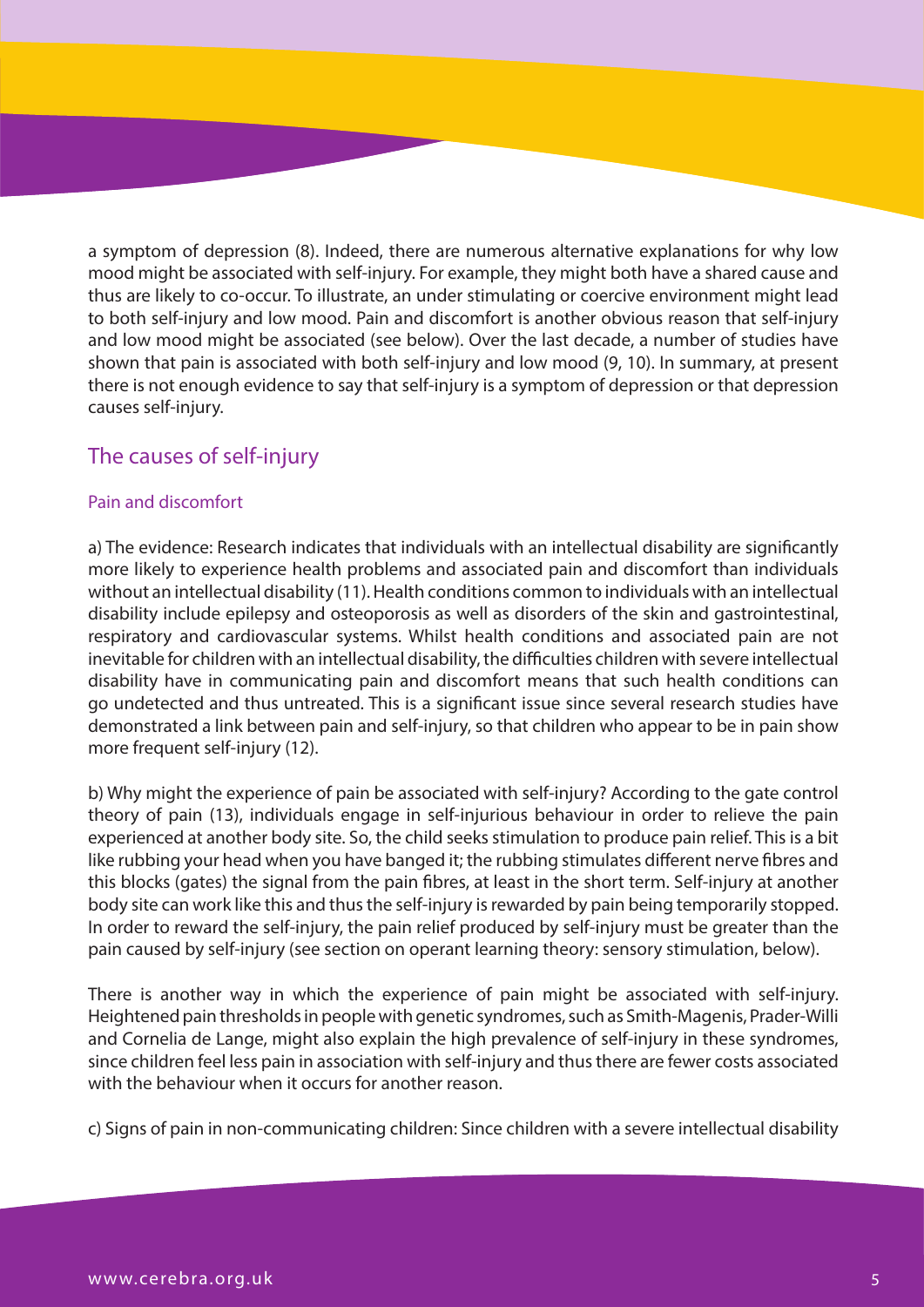are often unable to communicate pain to carers, much of the research literature has been dedicated to investigating other signs of pain in these children. The Non-Communicating Child Pain Checklist (14) was specifically developed to be completed by carers of children with a severe intellectual disability to help professionals identify pain. It includes questions related to vocal sounds, social behaviours, facial expressions, activity levels, the body, eating and sleeping, all of which have been found to be important to the detection of pain in children with a severe intellectual disability. Children who are unable to communicate might also appear lower in mood than usual.

d) Being alert to health problems: As noted above, individuals with an intellectual disability are prone to health problems and resultant pain and discomfort, which is associated with selfinjury. Research findings indicate that many health problems experienced by individuals with an intellectual disability are avoidable and exacerbated by problems with identifying ill health (15). It is imperative therefore, that carers of individuals with an intellectual disability are alert to health problems so that they can be quickly treated. Any changes in mood, sleeping, eating, sociability, facial expression, activity, posture or vocal sounds made is enough to warrant a consultation with a GP.

e) Seeking treatment and advocacy: Unfortunately, some individuals with an intellectual disability continue to face barriers to accessing good quality and effective health care. Services might not routinely make adjustments to meet the needs of individuals with an intellectual disability, such as longer appointment times (16). A lack of knowledge regarding health conditions in individuals with an intellectual disability can also cause healthcare professionals to perceive ill health in this population as inevitable, when in reality effective treatment could reduce or eradicate the problem. In this instance, parents and carers need to act as assertive advocates for their children, ensuring that they receive the best possible care.

#### Operant learning theory

There is very good scientific evidence for operant learning theory accounts of self-injury which suggest that self-injury is a learned behaviour because of the positive or negative reinforcement from others or stimulation that happens after the behaviour. Positive reinforcement describes the presentation of something rewarding, for example being comforted or held by someone, following self-injury. Over time and with this experience of positive reinforcement, children associate selfinjury with a reward, and thus self-injure because it leads to a reward. Negative reinforcement (commonly confused with punishment but it is very different) involves the removal of something unpleasant following self-injury, for example a demand to carry out a task stops, so that the child learns that self-injury will lead to unpleasant things stopping or being removed. Different children will find different things unpleasant or rewarding, but there are commonalities across children with intellectual disabilities.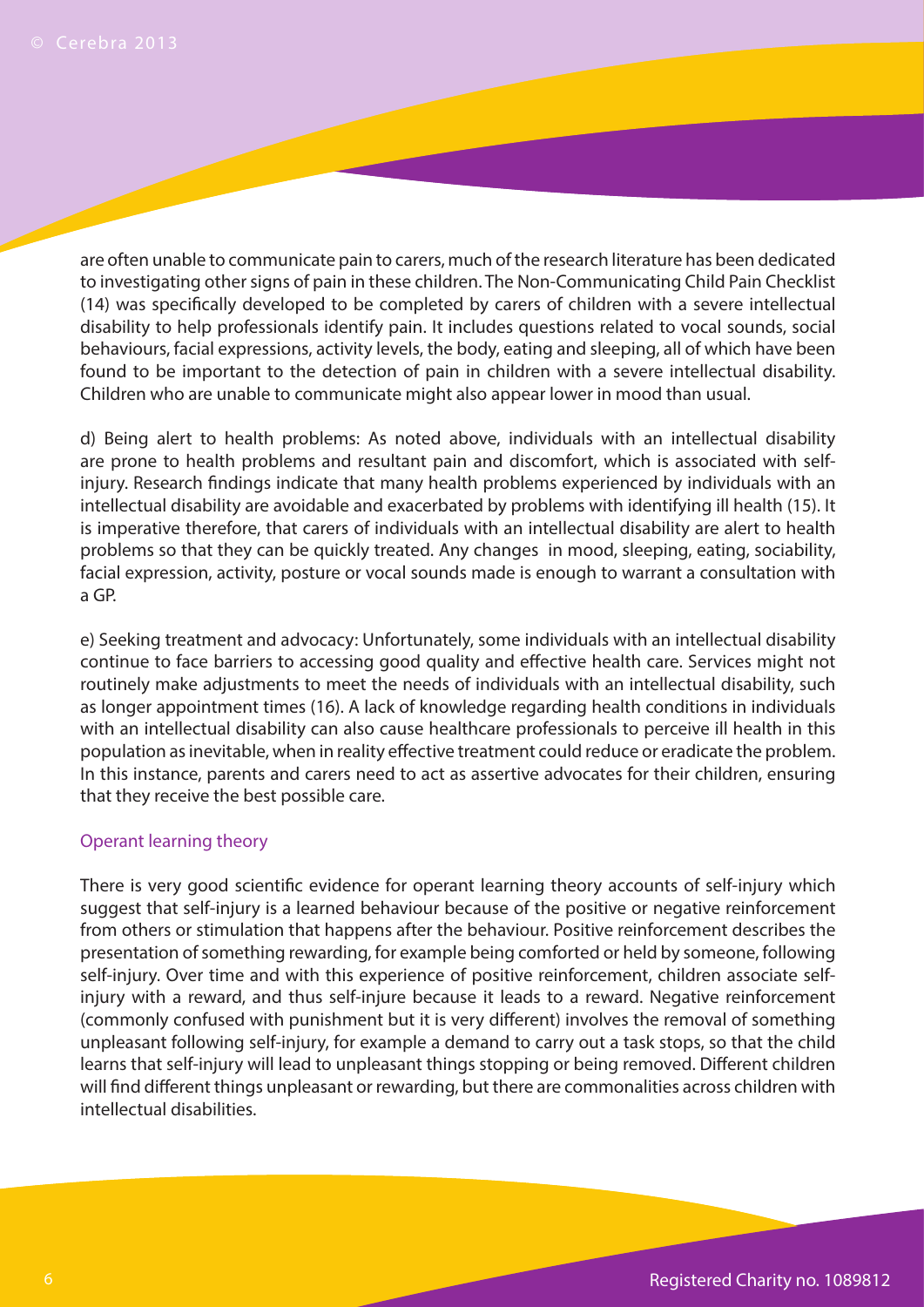There are a number of ways that operant learning works to cause self-injury and make it increase over time. The main ways are through: a) sensory stimulation, b) the responses of others to the behaviours (positive and negative reinforcement) and c) mutual reinforcement.

#### a) Sensory stimulation:

The physical stimulation provided by self-injury might be perceived as pleasurable by a child and thus make self-injury more likely to occur again through positive reinforcement. For example, some children with severe and profound intellectual disabilities have poor vision and hearing and thus receive little or very distorted sensory stimulation. Eye poking, a form of self-injury, provides sensory stimulation that children can find pleasant (it leads to bright flashes when the nerve cells in the eye are physically pressed), and thus they are rewarded for eye poking through positive reinforcement, which leads to more eye poking in the future. The removal or reduction of pain (described above) is an example of how sensory stimulation might negatively reinforce self-injury. Figure 1 shows the sequence of events involved in the positive and negative sensory reinforcement of self-injury.



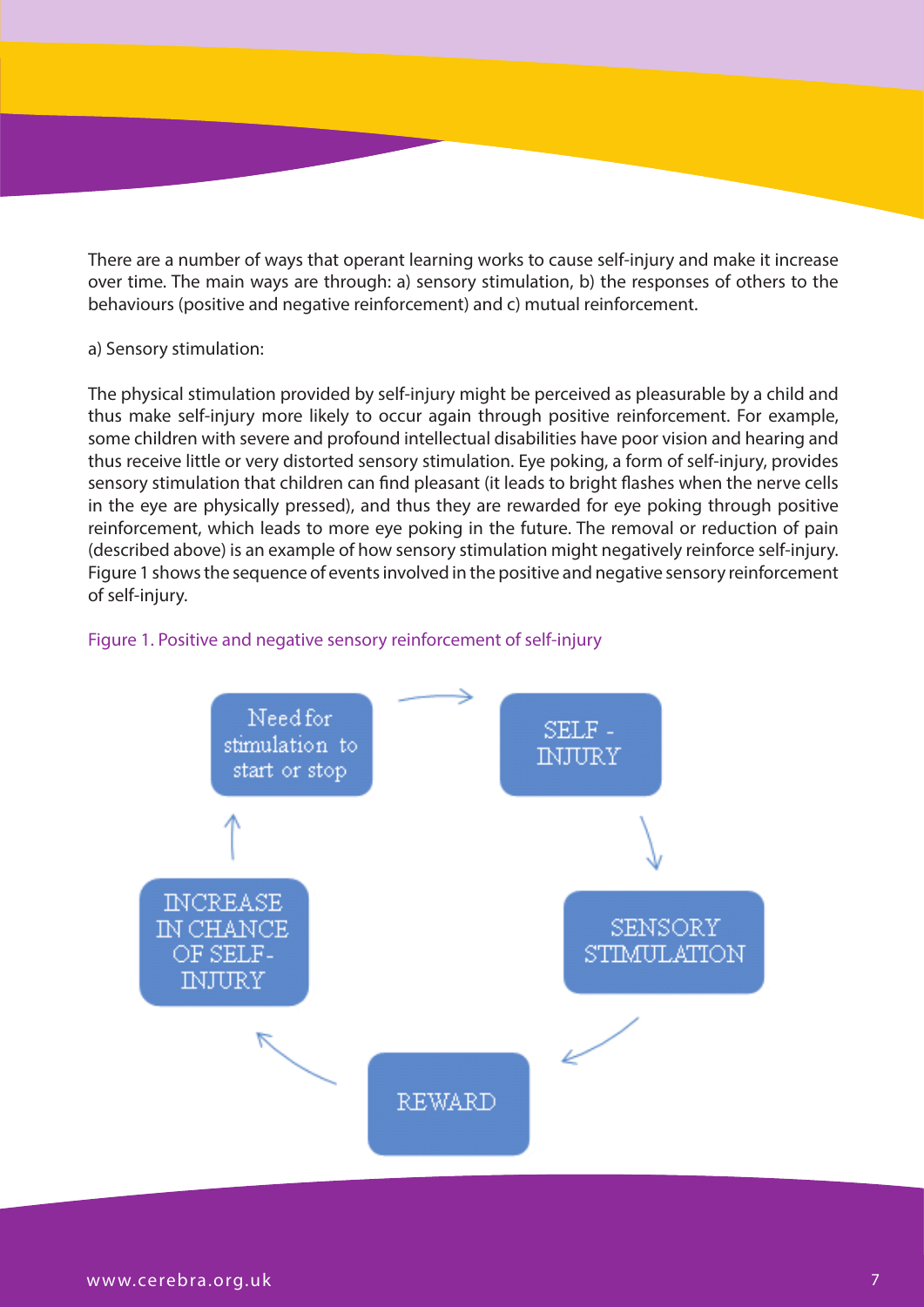# © Cerebra 2013<br>**b) Social reinforcement**

- Positive social reinforcement: Social contact with others can be highly rewarding, even if it consists of a reprimand, direction to do something else or brief contact. When a child experiences social contact as rewarding, its presence following self-injury leads to positive reinforcement. Figure 2 shows the sequence of events that occur when self-injury occurs because of positive social reinforcement and the sequence is listed here (the numbers in Figure 2 refer to the numbers in the sequence):

1. The child is alone and has no stimulation and, in the first instance, may self-injure either because it gives rise to pleasant sensory stimulation or because it relieves discomfort. Selfinjury could also be the end result of some forms of contact repetitive behaviours (see above) or simply a chance act (an accidental bump of the head). For whatever reason, the first instance of the self-injury occurs.

2. When the self-injury occurs it is seen by another person (e.g. parent or carer).

3. The other person finds the self-injury unpleasant or aversive and consequently acts to stop the self-injury from recurring or tries to find out the reason for the self-injury.

4. The other person engages with the child who has just shown self-injurious behaviour and whilst preventing further instances of self-injury and trying to find the cause, may comfort, distract or restrain the child or use any combination of these strategies.

5. The child finds this contact with the other person pleasant and rewarding (positively reinforcing). This makes it more likely that the next time the person is alone and without contact they will self-injure.

6. Once again, the child is alone and has no stimulation (and thus motivated to seek contact). Self-injury occurs because in the past it has led to rewarding social contact with another person. (Go to 2 above).

- Once this process has occurred a number of times the child will very quickly learn to self-injure because it leads to rewarding attention from another person. This is not to say that the child necessarily intends to injure him or herself or intends to gain the attention of someone else. It is an entirely natural process whereby a self-injurious behaviour is so unpleasant that it evokes an entirely natural protective reaction from another person and the contact with that person is also naturally rewarding or reinforcing for the child.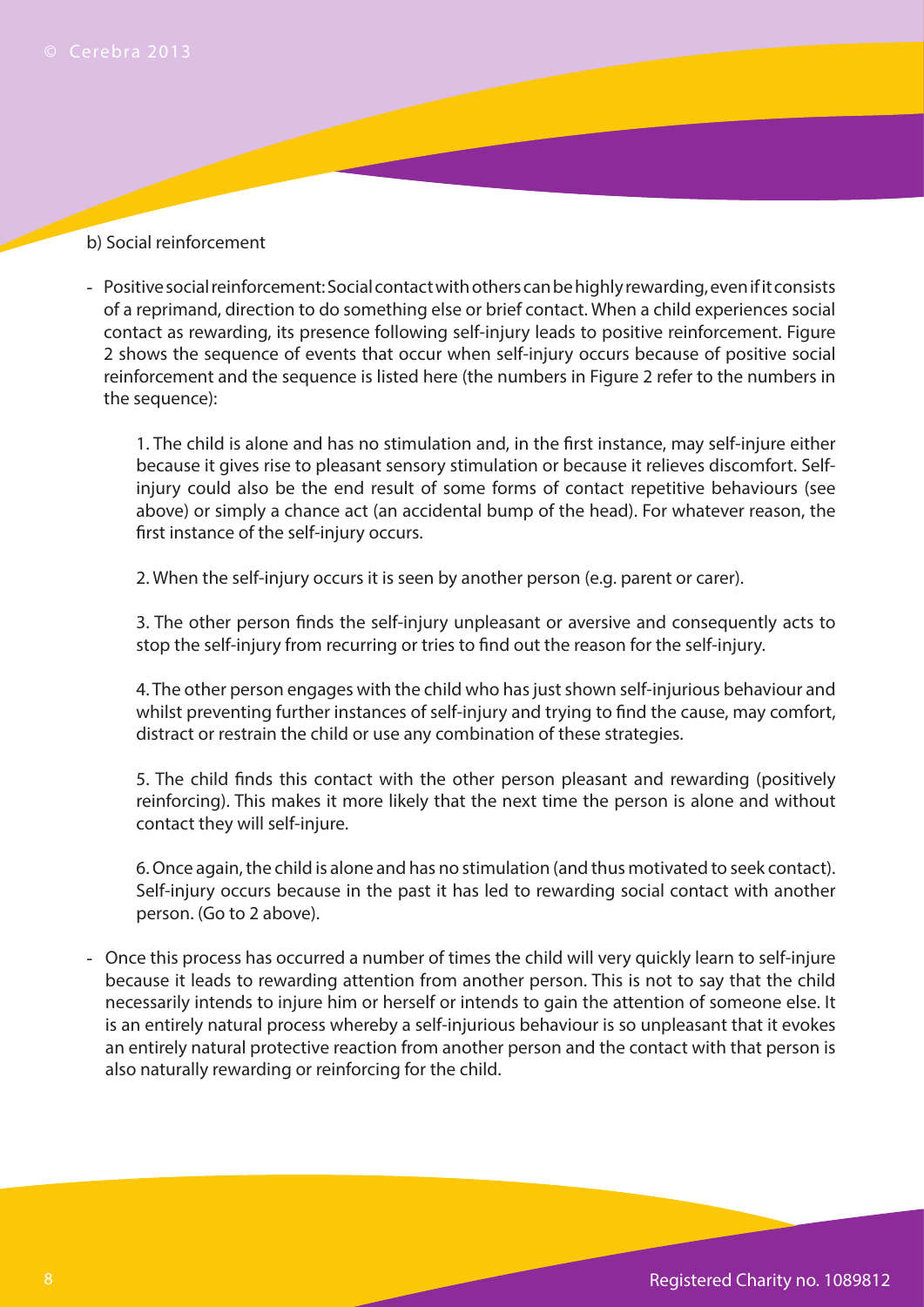Figure 2. Social reinforcement of self-injurious behaviour: positive reinforcement

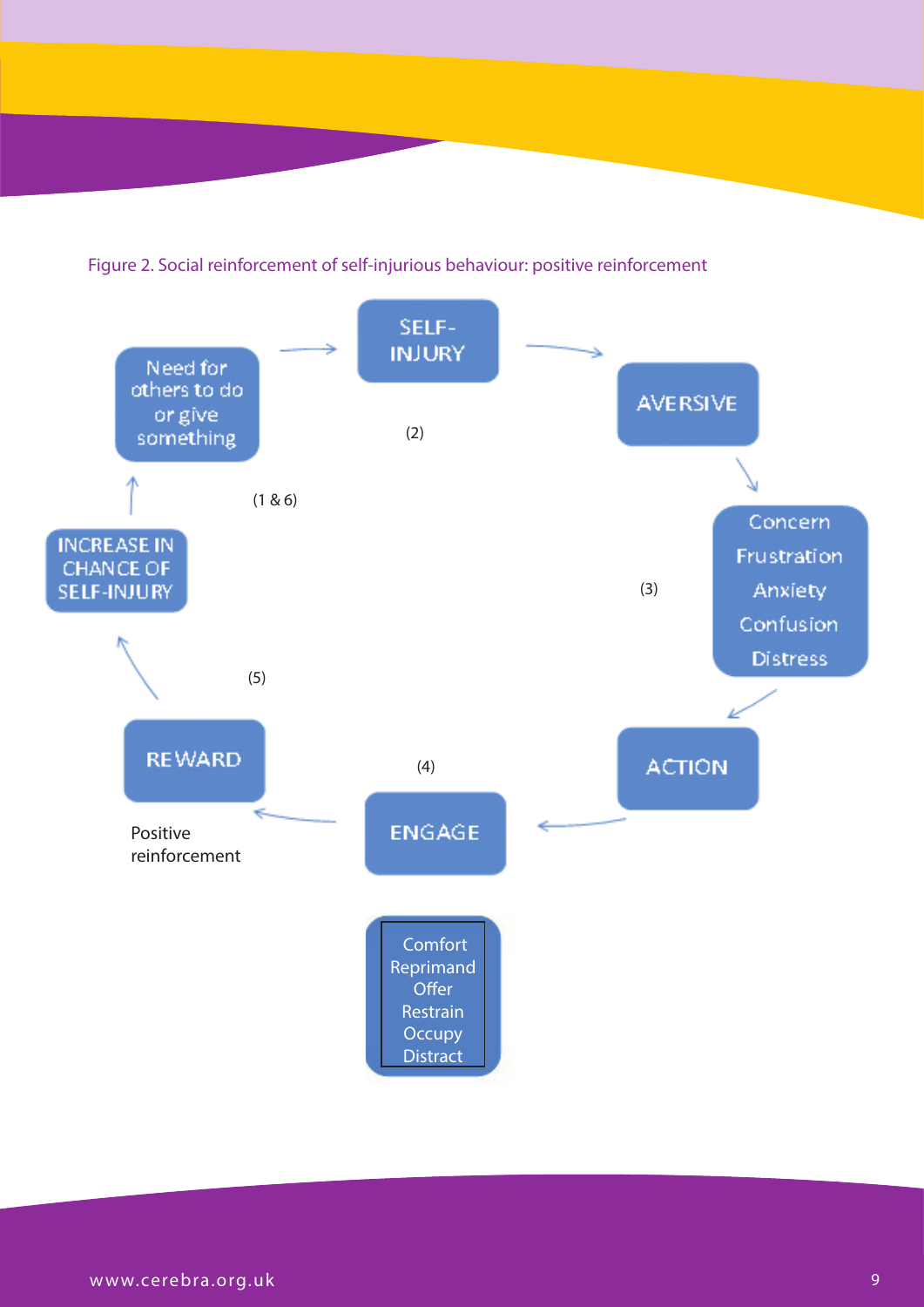- Negative social reinforcement: Escape from task demands or other things that are unpleasant: Children with intellectual disabilities will experience some forms of social contact as unpleasant or aversive, particularly when it involves an unwanted demand. The most common demand is the presentation of tasks that the child finds difficult, boring, unpleasant or unrewarding and consequently does not want to complete. This learning process for this type of reward is shown in Figure 3 and refers to the sequence of events that are listed here (the numbers in Figure 3 refer to the numbers in this sequence):
	- 1. The child is asked to complete a task which they find difficult, unrewarding, painful, boring or any combination of these factors.
	- 2. The self-injurious behaviour occurs by chance or as part of a "tantrum" in which the child accidentally self-injures.
	- 3. The other person finds the self-injury unpleasant or aversive and as a result, does something to prevent another self-injurious response or tend to the results of the self-injury.
	- 4. The other person engages with the child in order to prevent the self-injury. The response that the other person is making at this point may be no different to that described in the positive example given above. The important point here is that whilst engaging with the child the unpleasant task stops, at least temporarily.
	- 5. The child finds this removal of the unpleasant task rewarding. This makes it more likely that the next time the child is presented with an unpleasant task (and they are thus motivated to escape the task) they will self-injure.
	- 6. The child is being asked to carry out a task which they do not want to do as they find it difficult, hard work, painful, unrewarding or any combination of these factors. (Go to 2 above).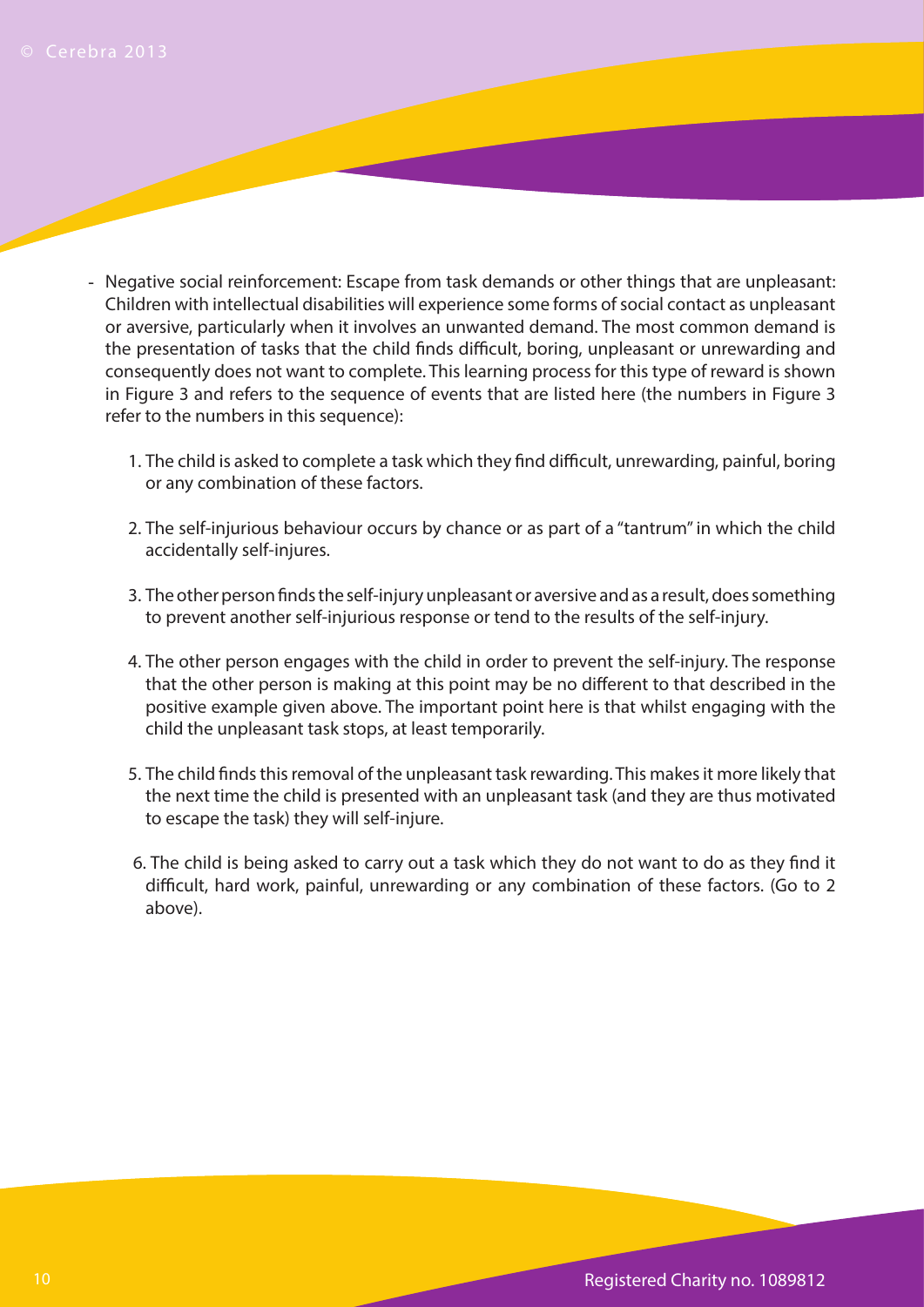



- Operant learning can interact with other factors: There is now some evidence that some short or medium term factors can influence the operant learning process. These factors include things like fatigue, hunger and pain. This probably occurs because children with intellectual disabilities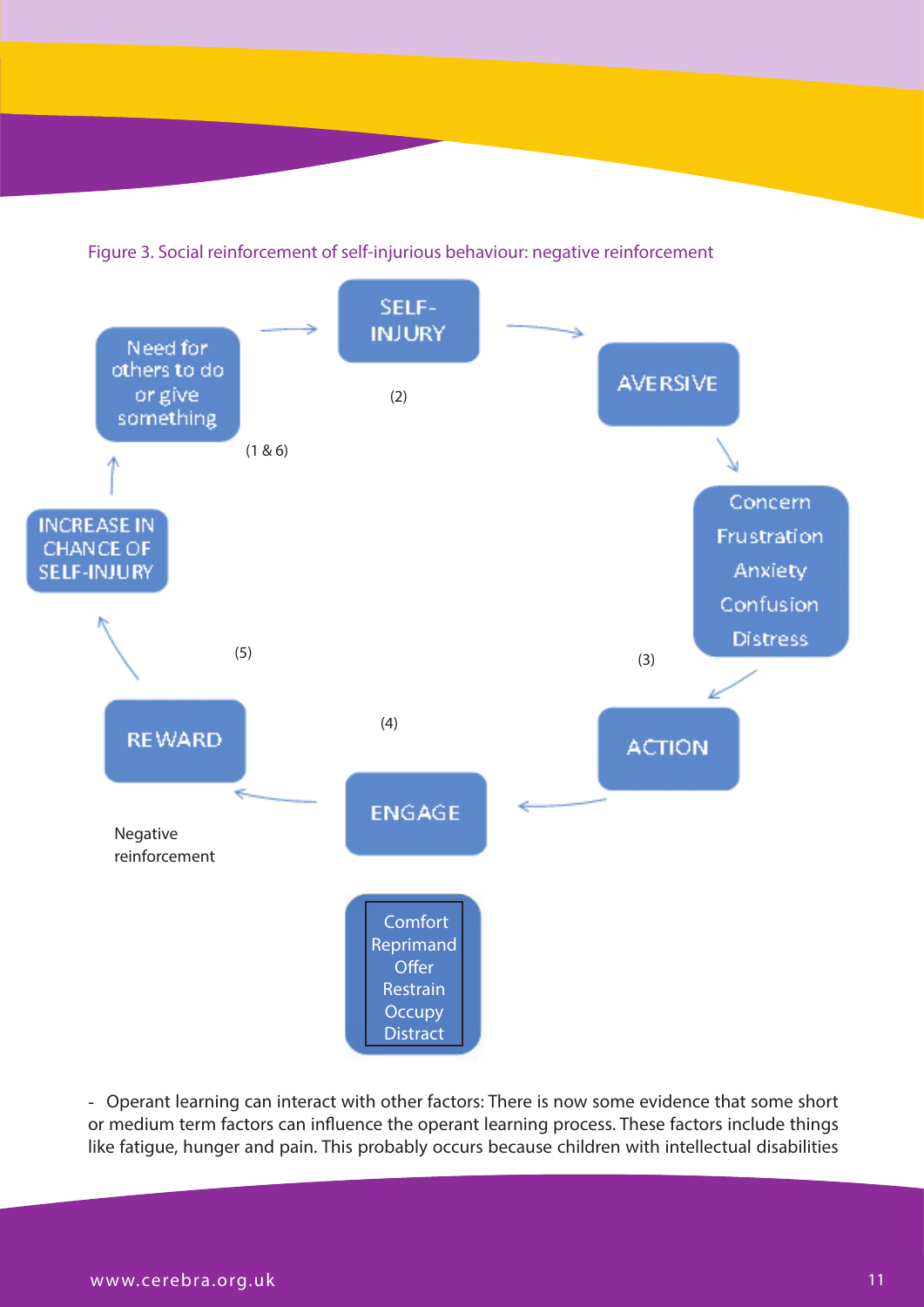will experience demands to be more aversive if and when they are in pain, are tired or hungry so that the demands are experienced as more unpleasant and so the self-injury is more likely to occur in these situations. The same argument can be made for positive reinforcement; attention from others might be more rewarding when someone is tired or in pain.

c) Mutual reinforcement: The descriptions above of the process of rewarding self-injurious behaviour focused only on the way in which the child is rewarded. It is important to also think about the other person in this interaction and how their behaviour is also rewarded (17). If we consider this process within the positive reinforcement example that we have looked at above (Figure 2), then we can see that not only is the other person rewarding the child but the child is also rewarding the other person. Figure 4 refers to the sequence of events that are listed here (the numbers in Figure 4 refer to the numbers in this sequence):

- 1. The child is on their own and has no stimulation. Initially, the child may show selfinjurious behaviour either because it gives rise to pleasant sensory stimulation or because it relieves discomfort or as the end result of a stereotyped behaviour or it is simply a chance act.
- 2. The self-injury occurs and is seen by another person (parent or carer).
- 3. The other person finds the self-injury unpleasant or aversive and consequently acts to stop the self-injury from recurring or tries to find out the reason for the self-injury.
- 4. The other person engages with the child who has just shown self-injury and whilst preventing further instances of self-injury and trying to find the cause may comfort, distract or restrain the person or use any combination of these strategies.
- 5. As the child has now received a reward there is no longer any motivation for the selfinjury to continue and the self-injury stops.
- 6. As the self-injury has now stopped the other person has been rewarded by the removal of the unpleasant event (the self-injury). This reward is the feeling of relief that happens when a child stops self-injuring, even for a short period of time.
- 7. As the response by the other person to the self-injury is rewarded it makes it more likely that the person will make the same response to the self-injury in the future and so reward the child again.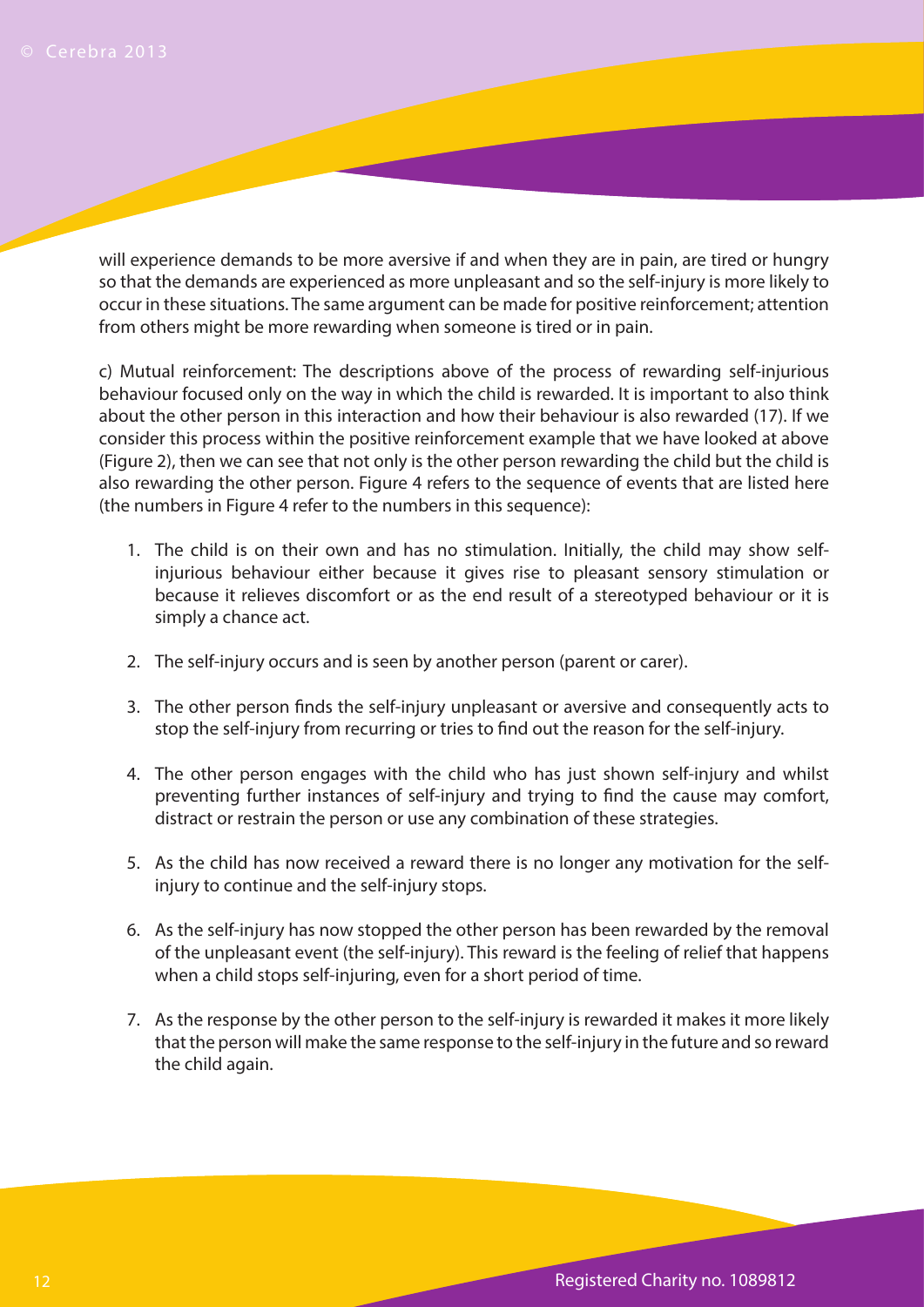Figure 4. Mutual reinforcement of self-injury

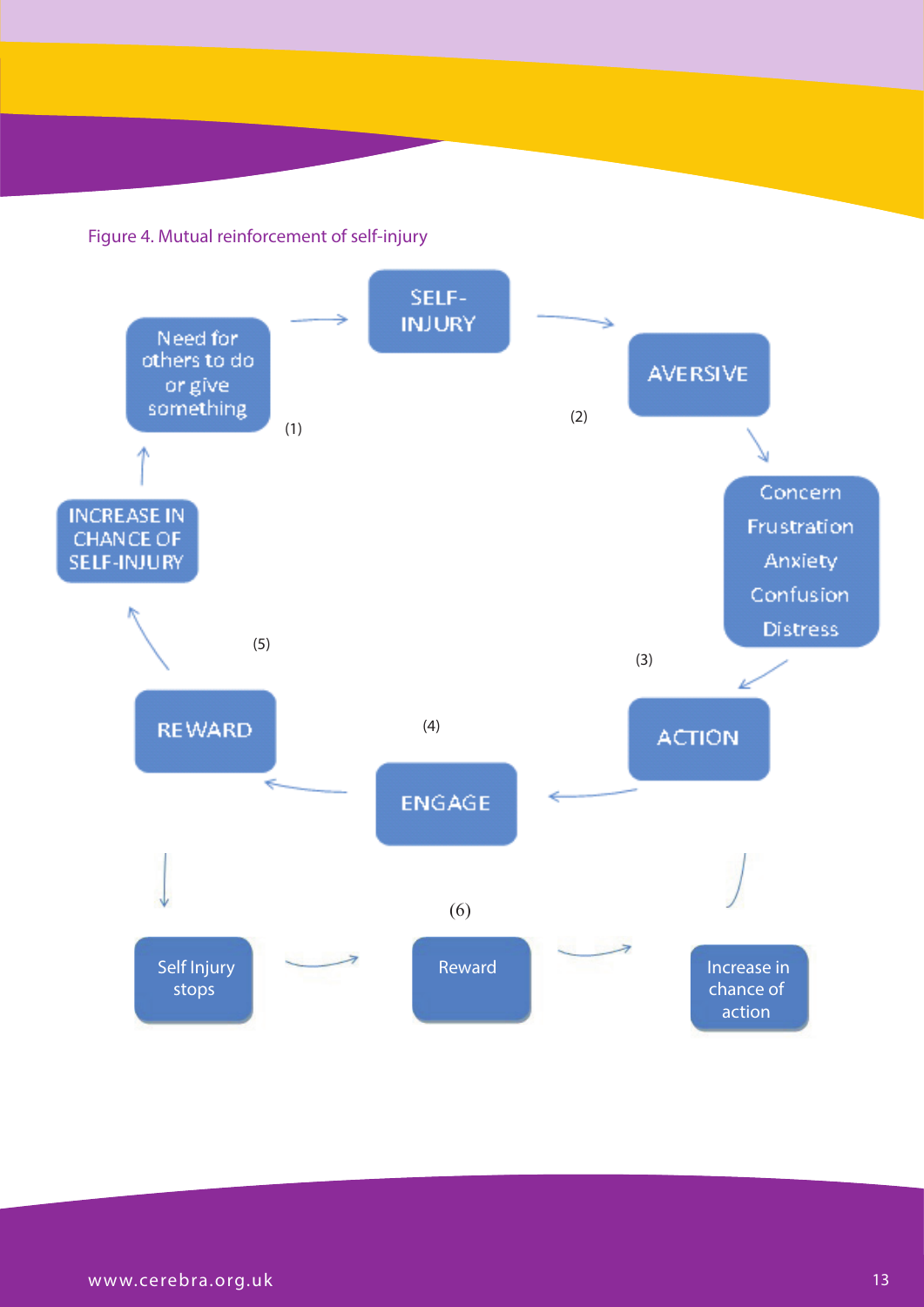It is worth thinking about some other things that are always occurring in this process. One is what happens if the other person does not make a rewarding response to the self-injury. Under these circumstances, the child will still have a need for the reward and so the self-injury will continue. As the self-injury continues so the other person will present more things until they eventually hit on the right thing and then the child will stop the self-injury. In this way the person is inadvertently taught by the child precisely how to reward the self-injury.

#### Interactions between operant learning and ASD characteristics and genetic syndromes

As discussed above, self-injury is more common in some syndrome groups and children with ASD than others, so these characteristics of children must somehow make self-injury more likely to happen. However, it is clear from a number of studies that self-injury shown by children with genetic syndromes that are associated with self-injury might still be influenced by environmental events (18). Even in Lesch-Nyhan, a syndrome associated with highly prevalent self-injury (indicating a strong genetic influence in self-injury), the environment has been shown to have an impact on the frequency of self-injury, so that children with Lesch-Nyhan are more likely to self-injure during periods of low social interaction. More recently, researchers have also identified motivational differences that are important, so that children with particular genetic syndromes appear to have a strong motivation for particular types of reinforcement (19). For example, children with Smith-Magenis appear to have an unusually strong motivation for social contact, so that they show more frequent self-injury when social contact is not available. Similarly escape from social contact has been demonstrated as motivation for self-injury in fragile X, Cornelia de Lange and Rett syndrome.

#### Assessment

However infrequent the self-injury, it is important to establish what the cause might be before moving on to intervention. Unfortunately, as discussed, individuals with an intellectual disability are more likely to experience a range of health problems and consequently pain and discomfort and thus potential health problems should always be ruled out as a first course of action. A consultation with the GP should be sought as soon as possible, particularly if self-injury has begun recently and suddenly.

Having ruled out pain as a potential cause of self-injury, environmental factors should be considered. Professionals working with children with intellectual disabilities who show selfinjury commonly ask parents and carers to fill in ABC charts, in order to obtain details about what happens before, during and after an episode of self-injury. ABC sheets are fairly straightforward and do not necessarily require the support of a professional to complete. ABC sheets allow a reasonably detailed assessment of the cause of self-injury, including its Antecedents, Behaviours and Consequences.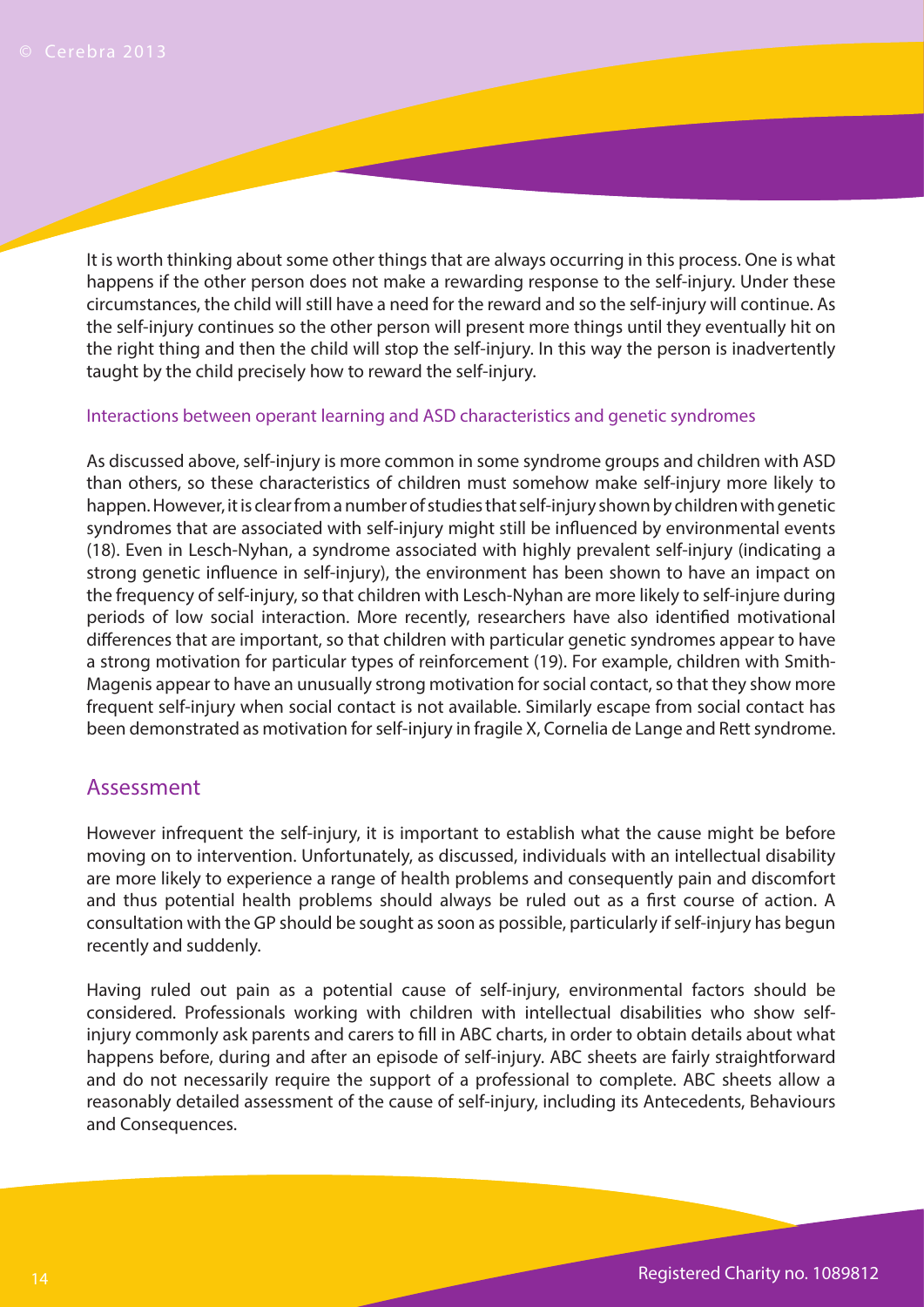- **-** Antecedents: these are events or situations that occur immediately before any behaviour. In the examples in figures 2 and 3, this may be being left unattended, (if the self-injury is reinforced by adult attention) or being presented with a difficult task (if the behaviour is reinforced by escape from demand). Antecedents can be viewed as a trigger for the behaviour, just as being hungry triggers food seeking behaviour.
- **-** Behaviours: these are the self-injurious behaviours shown by the child.
- **-** Consequences: these are the events, behaviours or sensations that immediately follow a behaviour. In the examples in figures 1, 2 and 3 these may include physical attention (e.g. hugs), verbal reprimands, removal of a difficult task or the flashing lights seen by a child engaging in eye pressing. Consequences are usually reinforcing but if the consequence is not the usual reinforcer (i.e. the difficult task is not removed after self-injury as usual), then the behaviour will often escalate in intensity until the reinforcer is presented.

Figure 5 includes a completed ABC chart and describes the types of reinforcement that appears to be important.

|   | <b>Antecedant</b>                                | <b>Behaviour</b>                 | <b>Consequence</b>                                              |
|---|--------------------------------------------------|----------------------------------|-----------------------------------------------------------------|
|   | Child is alone                                   | Child presses on eye             | Nothing                                                         |
|   | Parent is talking to a<br>friend                 | Child bangs head on the<br>floor | Parent stops talking and<br>picks up child                      |
| 3 | Parent asks child to put<br>toys away            | Child bites hand                 | Parent takes child to<br>another room                           |
| 4 | Parent is on the<br>telephone                    | Child slaps face repeatedly      | Parent puts phone down<br>and distracts child with a<br>biscuit |
| 5 | Parent and child are<br>folding clothes together | Child bites fingers              | Parent goes into another<br>room                                |
| 6 | Parent and child are<br>folding clothes together | Child bites fingers              | Parent takes child into<br>another oom                          |

#### Figure 5. Using ABC charts to assess self-injury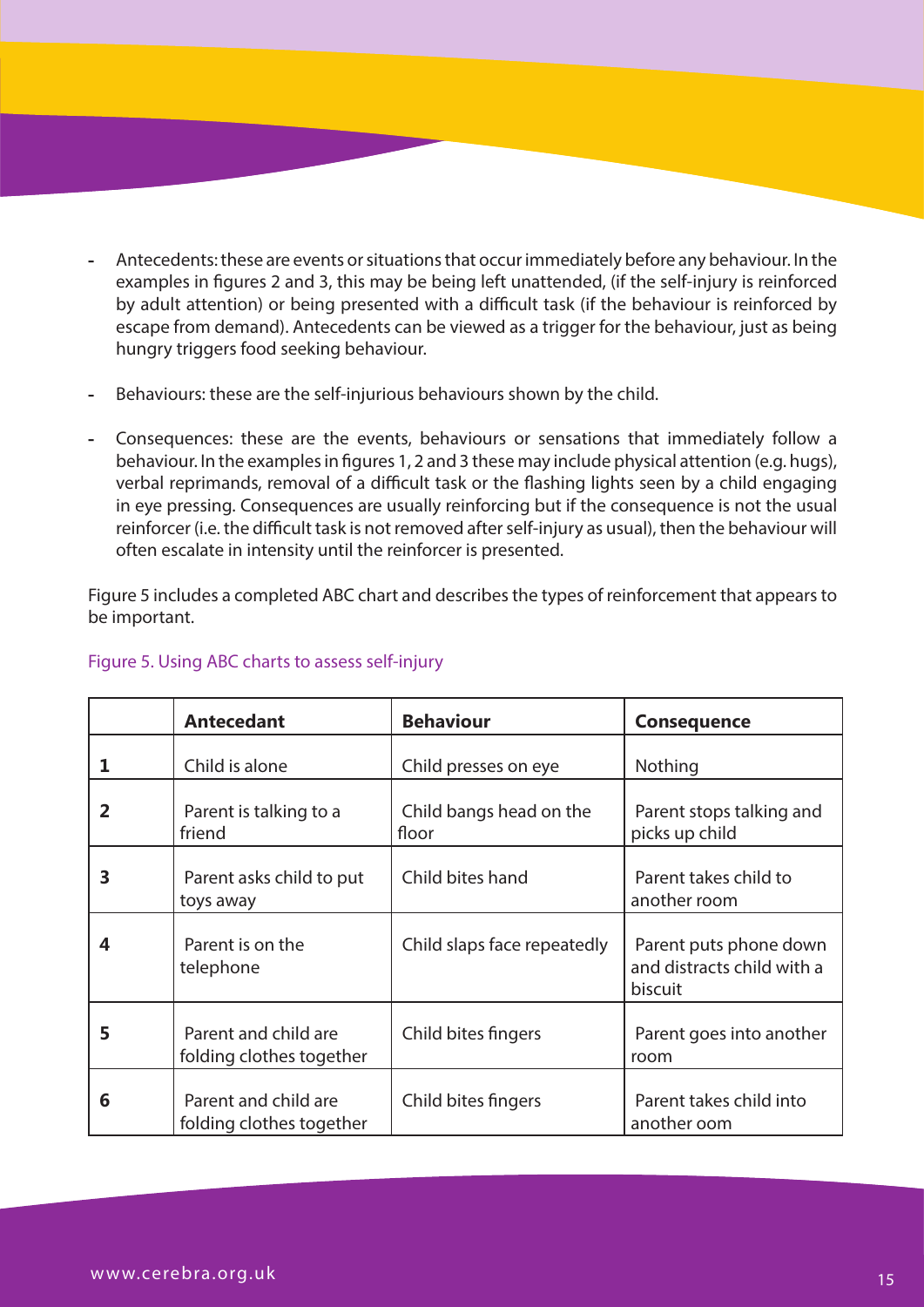|    | Child is playing on own                   | Child hits head  | Nothing                                      |
|----|-------------------------------------------|------------------|----------------------------------------------|
| 8  | Parent and child are<br>playing together  | Child slaps face | Parent distracts child with<br>favourite toy |
| 9  | Parent is playing with<br>child's sibling | Child bangs head | Parent encourages child<br>to join in        |
| 10 | Parent is washing child's<br>face         | Child bites hand | Parent goes to another<br>room               |

- **-** Items 1 and 7 are probably examples of sensory reinforcement. There is no obvious consequence in terms of behaviour by another person, the stimulation from the behaviour is the reinforcer.
- **-** Items 2 and 9 are probably examples of positive social reinforcement, as the self-injurious behaviour results in attention from the parent and there was no attention before the selfinjury.
- **-** Items 3 and 6 are examples of negative reinforcement by escape from a demand as the selfinjurious behaviour results in the demand being removed (in these examples by the child escaping the room altogether).
- **-** Items 4 and 8 are examples of positive reinforcement by access to tangibles (things and events rather than just attention) as self-injury results in access to food (item 4) or a preferred item (item 8).
- **-** Items 5 and 10 are examples of negative reinforcement by avoidance of social contact or tasks as self-injury results in the adult moving away from the child.

ABC sheets should be completed following incidents of self-injury observed during a typical week (although length of assessment can vary depending on frequency of the behaviour, usually about 20 incidents is enough to identify a pattern). Patterns within the information should then be investigated, looking for examples of positive and negative reinforcement. Once you have established the potential causes of self-injury, you can then alter your responses to the behaviour accordingly alongside other changes (see below). To assess the effectiveness of your intervention, record the frequency of self-injury before and during the intervention. A reduction in the frequency of self-injury over the same time period would indicate that you successfully understood the causes of the self-injury and modified your behaviour accordingly.

Clinical Psychologists and Applied Behaviour Analysts have a range of specialist techniques for the assessment of more frequent and severe self-injury. In order to assess the potential causes of the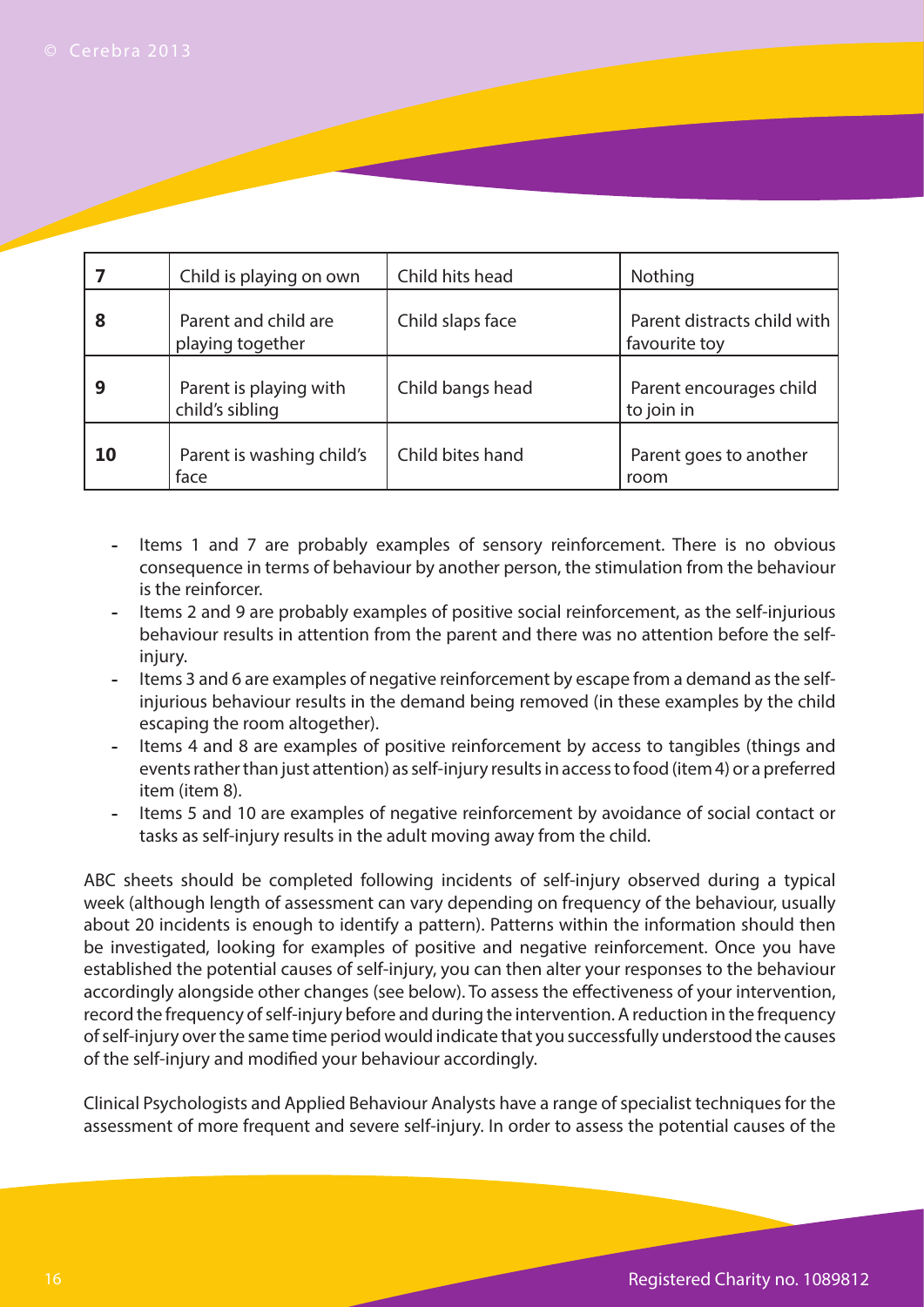behaviour, functional analytic techniques are used. The quickest and simplest technique uses questionnaires which, when completed by parents and carers who know the child well, can indicate the causes of self-injury. These questionnaires contain questions regarding the types of situations in which self-injury occurs. Examples of these questionnaires are the Questions about Behavioral Function (20) and the Motivation Assessment Scale (21). Natural observations are another method commonly used with the child being observed across a range of settings (e.g. at home and school). This method is often the initial stage of assessment and is used to obtain a detailed description of the self-injury and what happens before and after. Analogues (or experimental functional analysis) are a more objective technique which involve exposing the child to a range of situations (high or low levels of adult attention for example). By observing the frequency of self-injury across situations, it is possible to determine the potential causes of the behaviour (e.g. high frequency self-injury during periods of high task demand would suggest the behaviour is maintained by demand escape).

#### Interventions

#### Recording the frequency of self-injury

Before starting any intervention it is important to know how frequently the behaviours occurs so that it is possible to see if an intervention is effective when it is tried. To do this everyone who cares for the child should record the number of times they observe the self-injury. This information can also help detect days and times when self-injury is more common and so provide clues as to what might be happening at these times to cause self-injury. Once an intervention has started, records can be kept and reviewed to see if an intervention is working.

#### The safety of the child is paramount

Whilst it is important to try and reduce the frequency of self-injury, the safety of the child is paramount and thus any changes to how the behaviour is responded to must be considered carefully. To illustrate, an effective intervention for self-injury reinforced by adult attention would be to ensure that adult attention is not provided following an episode of self-injury. However, if the self-injury demonstrated by the child poses a risk of injury, this is not the right course of action. So, for example, if a child were to bang their head on the corner of a table, there is a risk that they could cause serious damage to their face and head in this situation. Consequently, it is better to prevent the continuation of this behaviour by responding but to do so in a way that is not reinforcing. This may mean protecting the child but not giving any eye contact at all or speaking at all whilst doing so.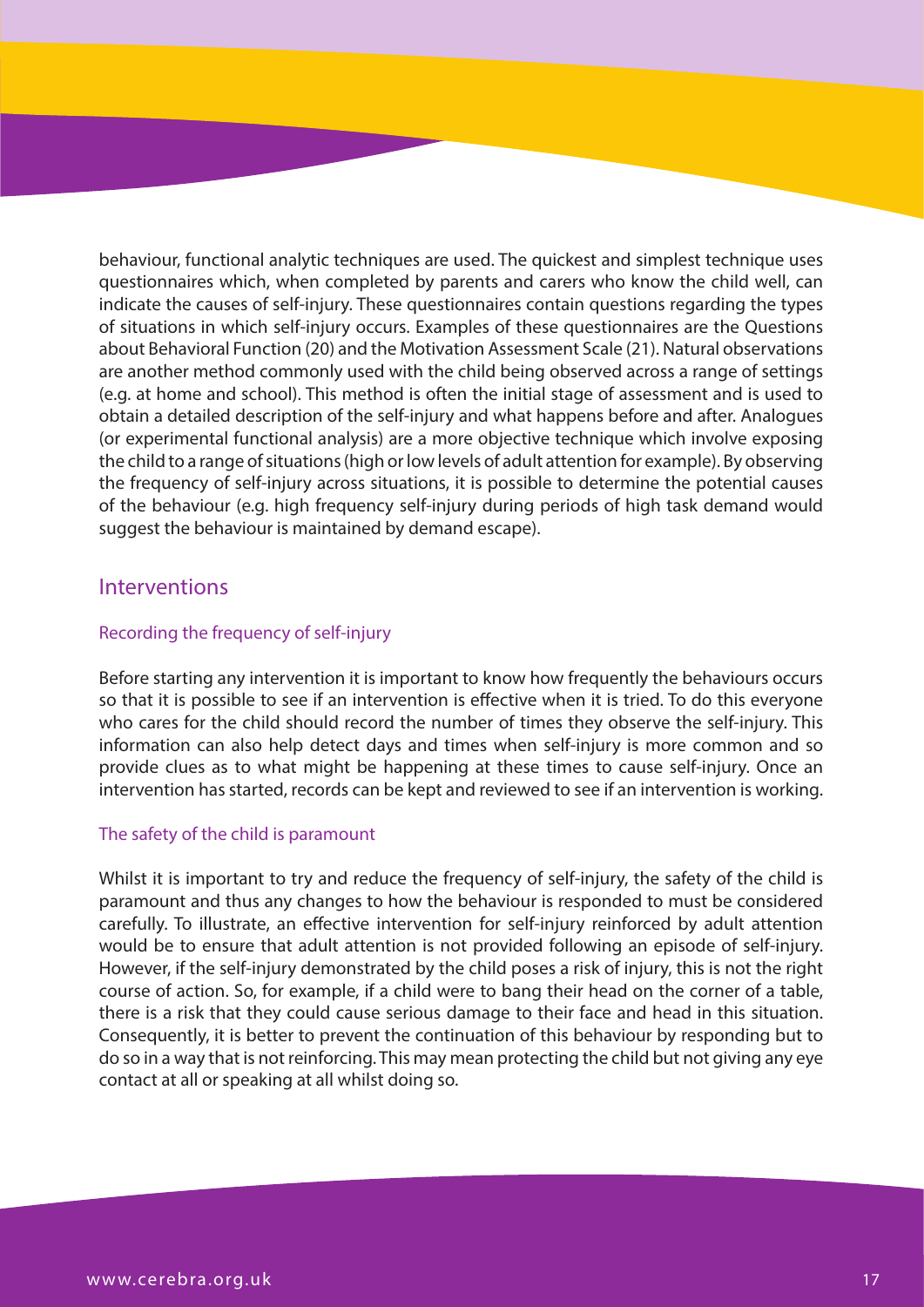#### Reducing reinforcement and problems with this method

Ensuring that self-injury is no longer positively or negatively reinforced by the behaviour of others is an effective way of reducing the frequency of self-injury but it does have some problems. To be at its most effective, this type of intervention must be conducted consistently, every time self-injury is demonstrated. Everyone working with the child must be made aware of what is likely to trigger self-injury and how best to respond to when it does occur to avoid reinforcing it. This is where the problem lies because when self-injury fails to produce the consequences it once did, it is likely that the child will show more severe self-injury in order to provoke the desired response. This is called the extinction burst. At this point, reinforcement of self-injury would lead to the reward of more severe forms of self-injury. Thus, although it can be highly distressing to observe a child self-injuring it is important to limit the amount of reinforcement but also ensure the child is safe (see above). It is also important to combine the reduction of reward with other methods that are listed below.

#### Replacing self-injury with more adaptive behaviour

Replacing self-injury with more adaptive behaviour is a form of intervention which seeks to reinforce appropriate behaviour which has the same antecedents and consequences as self-injury (22). This can and should be used alongside limiting the normal reward process whilst keeping the child safe. By reinforcing a new behaviour, the self-injury will be 'displaced' as it becomes less effective than the new behaviour. For this method to be effective, the antecedents and consequences of self-injury must be identified and an equivalent behaviour taught. An equivalent behaviour is one which has the same function as self-injury (e.g. also leads to adult attention or task escape). One process for teaching a functionally equivalent behaviour is called Functional Communication Training and is successful with children with a range of intellectual disabilities. To illustrate the process, a child understood to show self-injury when alone would be taught to communicate a need for attention. This behaviour, but not self-injury, would be reinforced with adult attention when demonstrated when alone. The precise form of Functional Communication does not really matter (e.g. signs, picture boards, vocalisations). The most important thing is that the behaviour is more effective than the self-injury (i.e. gets a quicker and more reliable response).

#### Reinforcement at other times

Reinforcing behaviours other than self-injury is an effective way of reducing self-injury. There are several variations of this principle which can be successfully applied (23). Differential Reinforcement of Other behaviour (DRO) is when positive reinforcement is provided only when self-injury is not displayed for a specified period of time. Differential Reinforcement of Incompatible behaviours (DRI) aims to eliminate self-injury by reinforcing other behaviours which are incompatible with self-injury. For example, if a child self-injures by hitting their head, reinforcement at times when their hands are occupied could be provided, as the child cannot self-injure whilst this is occurring. Another effective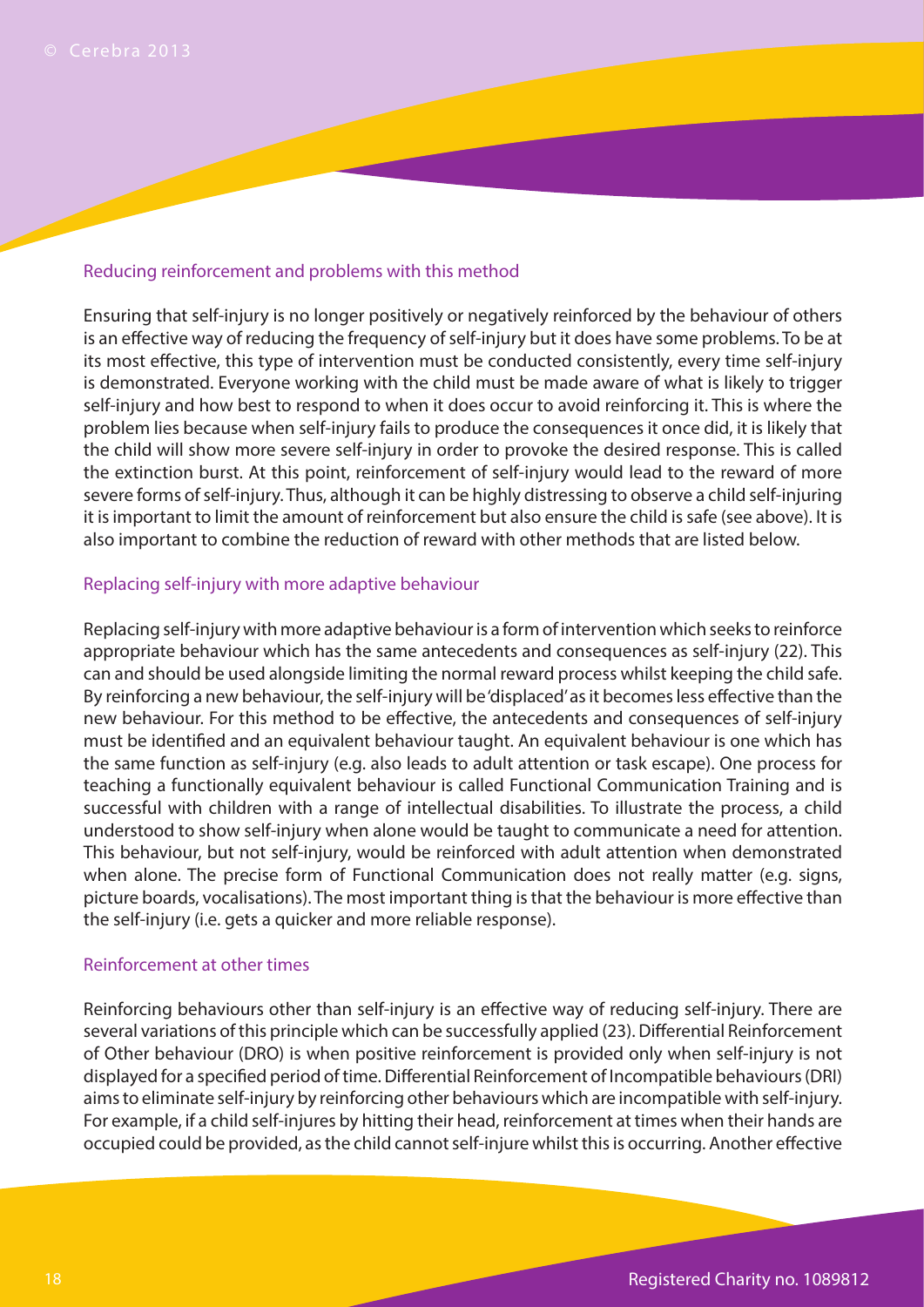strategy is Non Contingent Reinforcement (NCR). This technique involves providing reinforcement regardless of the presentation of self-injury. Whilst this might lead to a reward following an episode of self-injury, the inconsistent provision of the reward reduces the association between self-injury and the reward and thus the frequency of self-injury.

#### Reducing the aversiveness of tasks

If task escape appears to be reinforcing self-injury, reducing the aversiveness of tasks is an effective way to reduce self-injury. To assess the nature of the task aversiveness, record the frequency of selfinjury after various tasks and compare the nature of these tasks. Remember, a higher frequency of self-injury after one task than another indicates that this task is more aversive. If it is difficult to decipher what it is about the task makes it aversive to the child, modify it systematically, changing one element of it at a time. Self-injury should decrease when you have effectively made the task less aversive. Making the task less difficult is often helpful. This can be done by breaking down the task, prompting the child to carry out one simple step at a time. Modifying where the task is conducted can also be helpful (e.g. making sure the child is in a preferred environment during task completion).

#### Restraints and protective devices

As discussed, self-restraint occurs when a child seeks restriction of their own movements, whilst preferred imposed restraint is where a child shows a need or desire for protective clothing such as gloves or arm splints. The wearing of protective devices can be advisable when self-injury is severe, in order to avoid permanent injury, but only after all assessments and interventions have been tried. If restraints are used, they must be: 1) provided by a physiotherapist or occupational therapist, 2) constantly reviewed to see if they can be removed, 3) part of a programme devised by a Clinical Psychologist or Applied Behaviour Analyst and 4) reduced over time as part of a planned programme. To illustrate, a child might wear an arm splint with an adjustable joint at the elbow, restricting the child's ability to reach and hit their head. Over time more movement can be introduced at the joint and the size of the splints can be faded down to cuffs.

#### When to seek professional advice

Although the principles behind operant learning and interventions can be understood and applied by parents and carers, the ways in which self-injury is triggered and reinforced can be subtle and difficult to detect. These principles may also be harder to apply to very young children who selfinjure, as well as children with ASD and genetic disorders. If you have made attempts to avoid reinforcing the self-injury and find that the behaviour is continuing at the same level or becoming more frequent or intense then, you should contact your GP and request a referral to your local service. Such services employ nurses, psychologists and psychiatrists who can assess and treat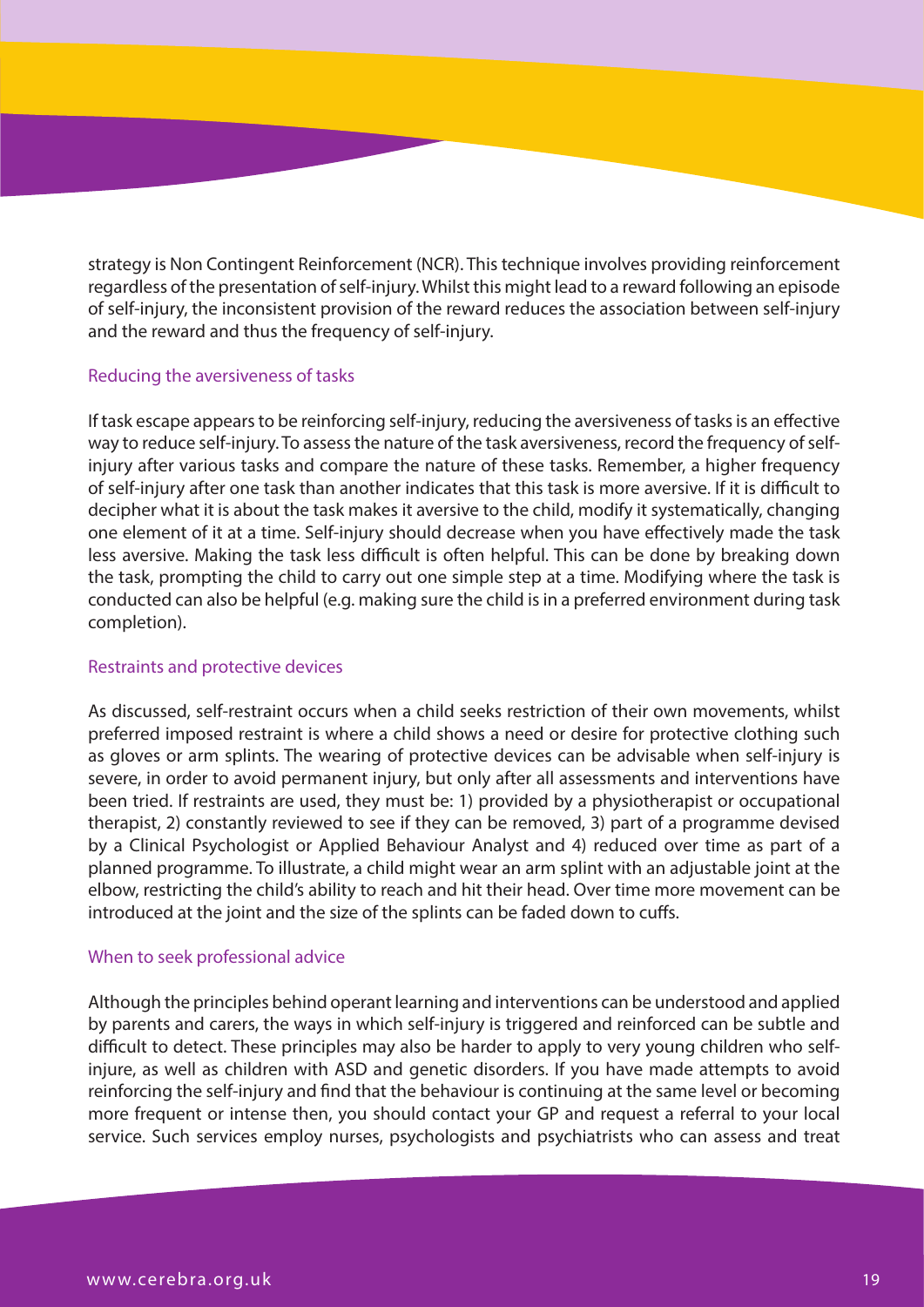self-injury. The scientific evidence clearly shows that interventions based on Applied Behaviour Analysis are the most effective. Health care professionals should be able to identify antecedents and consequences which untrained professionals might find difficult to detect. They can also offer support to try and break the reinforcement cycle, provide advice as to how best to respond to self-injury to avoid reinforcing it, particularly if it becomes severe. Due to the potential persistence of self-injury, it is important to obtain professional support as soon as it appears that attempts to reduce it have not been successful.

#### Medication

A range of medications has been widely used to treat self-injury in individuals with an intellectual disability, including those typically used to treat anxiety, depression, epilepsy and psychosis. The evidence base upon which prescription of these drugs is based is, however, unconvincing and there is mixed opinion within the field as to the effectiveness of these medications (24). Generally, interventions based on Applied Behaviour Analysis should be tried before medication, if medication is to be used at all. Naltrexone, an opiate antagonist, is occasionally prescribed and can result in a reduction of the frequency of self-injury, although the improvement, when present can be small (25). Given the numerous and potentially harmful side effects of such medications, they should be prescribed as a last resort and their effects very carefully monitored.

### Summary

For children with intellectual disabilities, their parents and carers, self-injury is a significant issue due to its high prevalence and persistence. Children with specific genetic syndromes, a more severe level of intellectual disability, ASD and impulsive or repetitive behaviours also appear to be at greater risk of demonstrating self-injury. However, that is not to say that self-injury is inevitable for any child with an intellectual disability. Additionally, when self-injury does occur, there is much that parents and carers can do to reduce its frequency and severity and potentially eradicate the behaviour.

Given the established association between pain and self-injury, it is imperative that every child demonstrating self-injury receives a thorough medical examination to rule out any health conditions causing pain and discomfort. Following this, parents and carers should begin to examine the potential influence of the environment, including their own behaviour, on self-injury. The recording of antecedents and consequences in ABC charts can also highlight potential causes and reinforcers for self-injury. The most common reinforcers to consider are sensory and social, whereby self-injury results in the provision or cessation of sensory stimulation or social contact. When it comes to intervention, the safety of the child is paramount, and thus if there are any concerns that avoiding reinforcement of behaviour could lead to serious injury, other strategies should be employed, such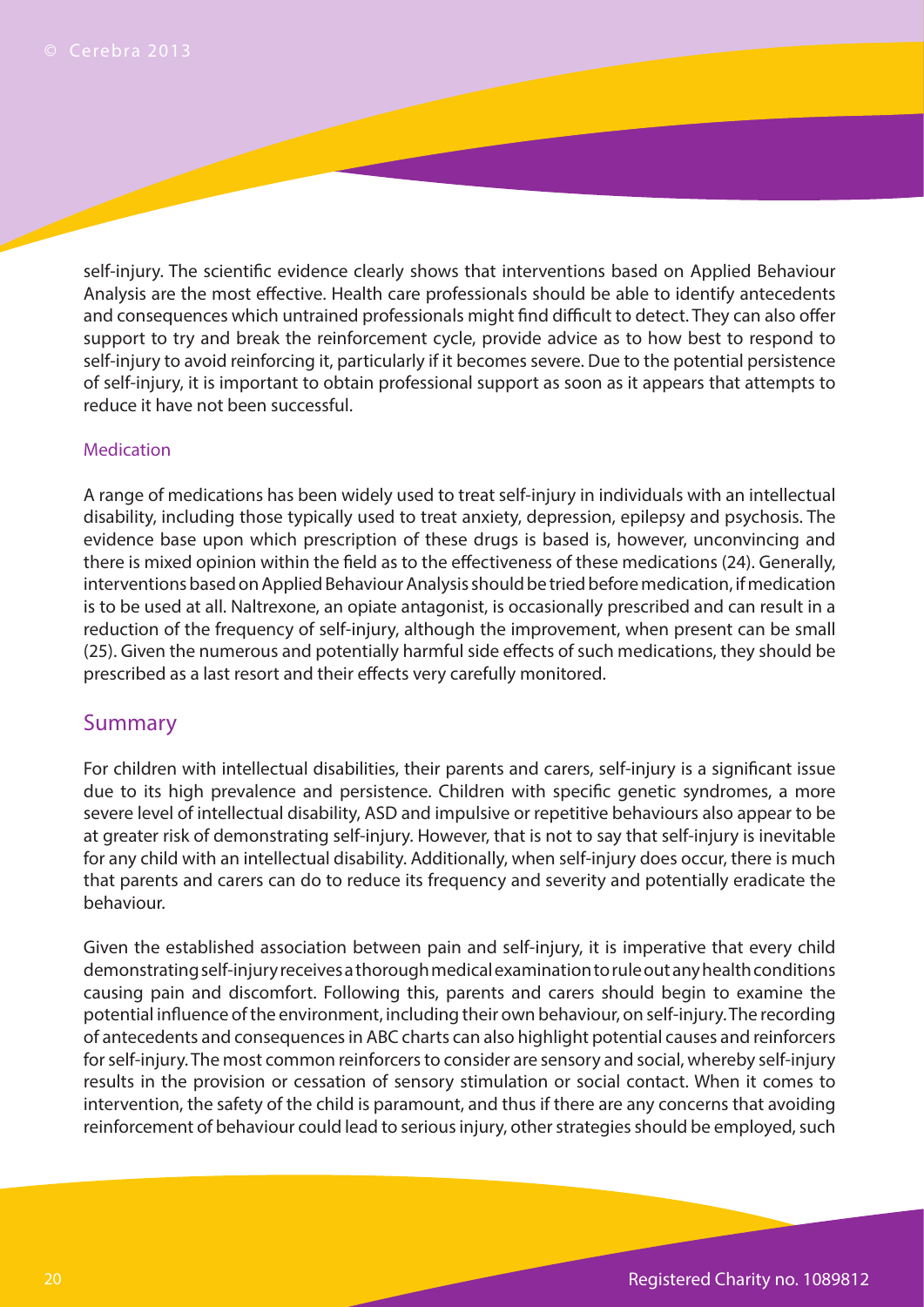as avoiding aversive antecedents (e.g. reducing the aversiveness of tasks).

Whilst protective devices often reduce the frequency of self-injury, their use must be carefully and closely monitored to prevent negative effects for the child. Protective devices should not be introduced without professional advice or consideration as to how they might be faded. In more complex cases of self-injury, where there might be more subtle or multiple reinforcers and thus attempts to avoid reinforcement are not successful, parents and carers should seek professional advice from their local intellectual disabilities service. Despite the expertise of professionals, it is parents and carers who spend the majority of time with and know the child who self-injures and thus their involvement is vital to the effective treatment of self-injury.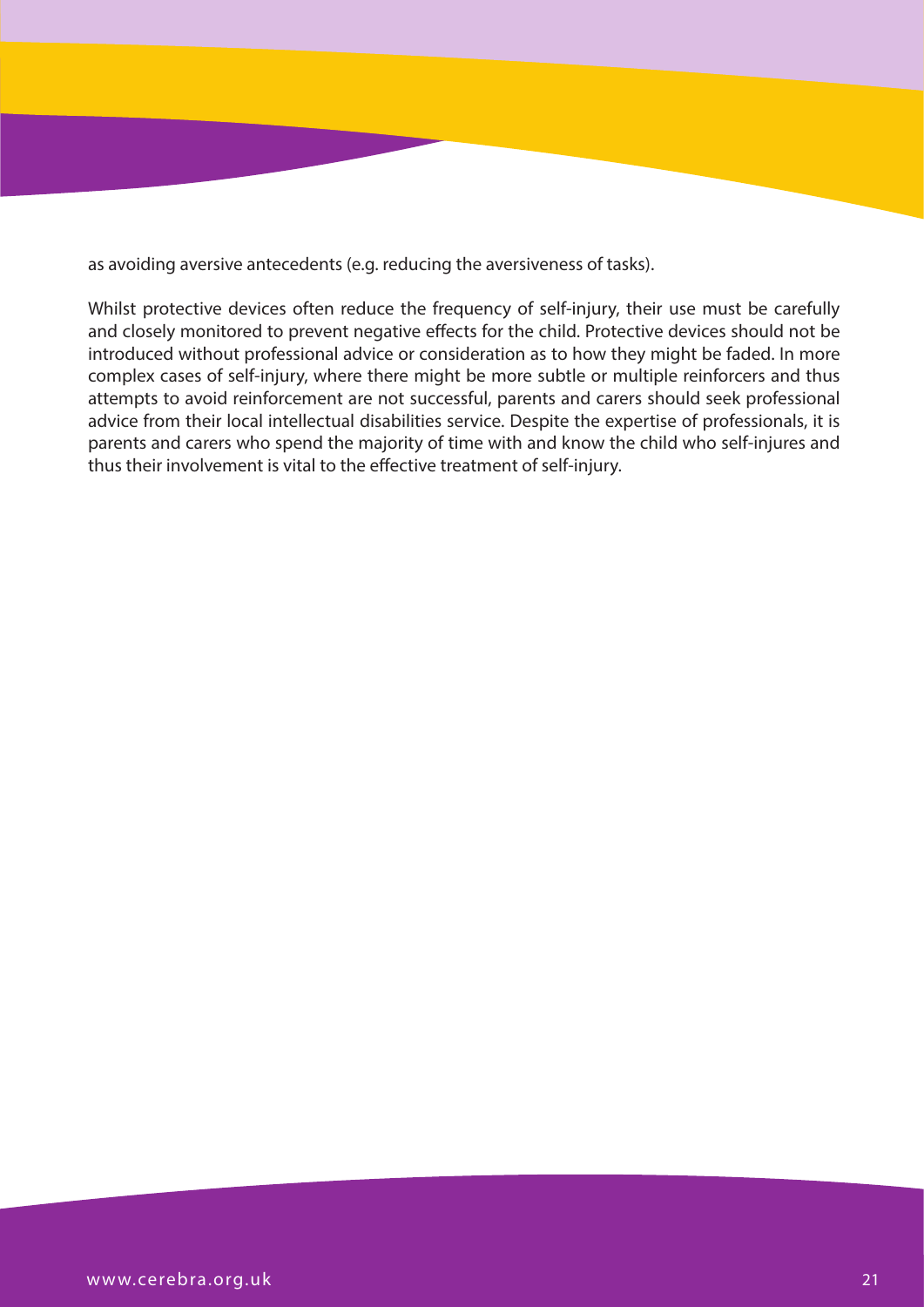# About Cerebra Centre for Neurodevelopmental Disorders (CNDD)

The Cerebra Centre for Neurodevelopmental Disorders (CNDD) is headed by Professor Chris Oliver and situated within the School of Psychology at the University of Birmingham. The centre has been funded by Cerebra since 2008 and is the largest of its kind in the UK.

At the centre, clinical and academic psychologists, undergraduate and postgraduate students and volunteers conduct high quality research into emotional, cognitive and behavioural difference and disorder in children and adults with neurodevelopmental disorders. More information about their research can be found on the projects page of their website. In addition to carrying out research, they also translate the latest findings into effective and practical assessments and interventions. This enables the provision of information, advice and support to parents, carers and professionals.

The research work conducted at the Cerebra Centre includes the study of numerous different neurodevelopmental disorders. The majority of these are rare genetic syndromes, which have not been the subject of a great deal of research due to their rarity. CNDD believe that research in these groups is crucial in order to raise awareness of these underrepresented groups and thus enhance the quality of life of affected individuals. The research group are currently looking for participants for a range of research projects, details can be found on their website or facebook page.

Postal address

The Cerebra Centre for Neurodevelopmental Disorders School of Psychology University of Birmingham Birmingham B15 2TT

Email - cndd-enquiries@contacts.bham.ac.uk

Telephone - 0121 414 7206

Website - www.birmingham.ac.uk/cndd

Facebook - https://www.facebook.com/page/The-Cerebra-Centre-for-Neurodevelopmental -Disor ders/230197213724784?sk=wall

Cerebra and the authors share joint copyright ownership of this briefing.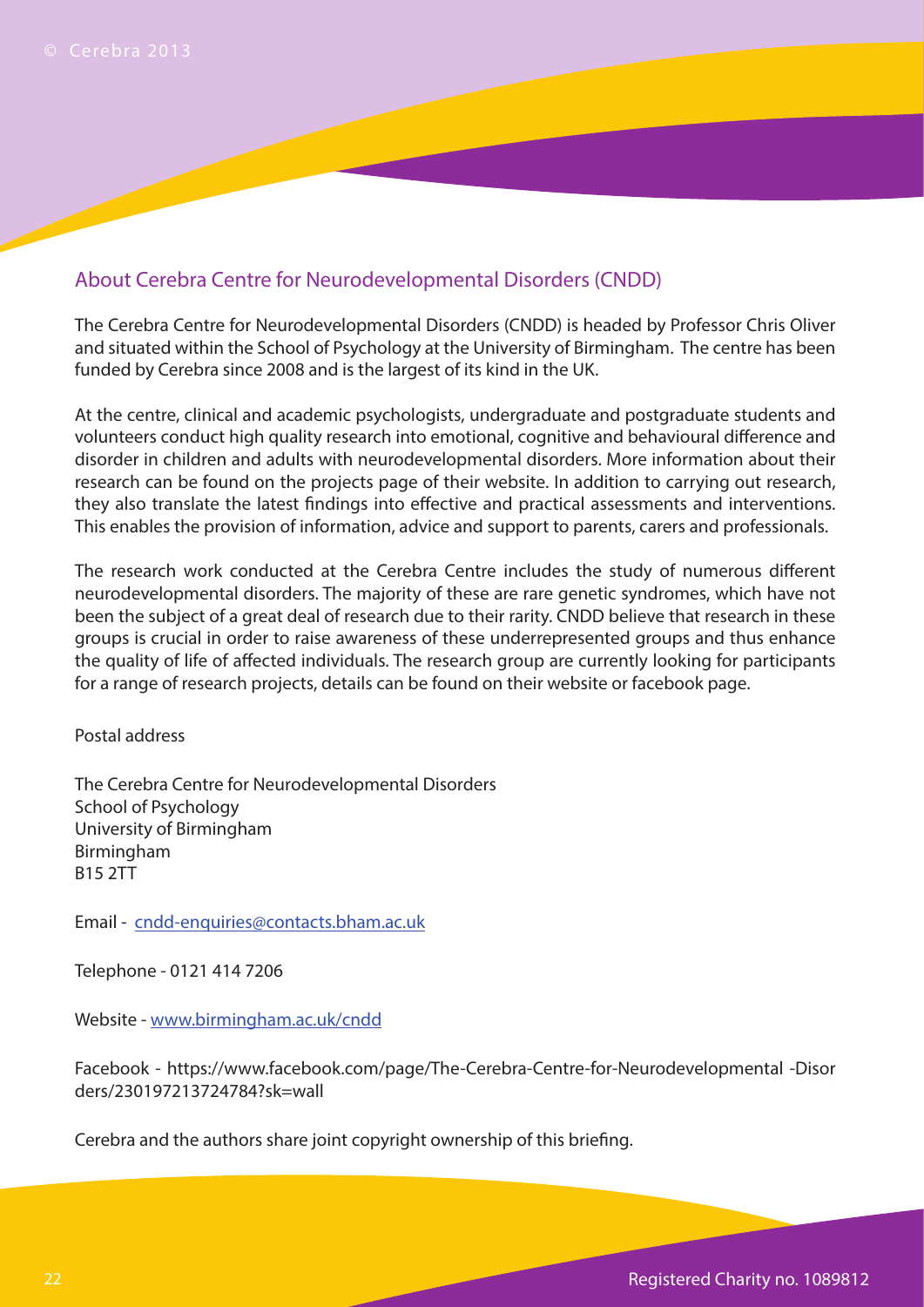#### References

1. Murphy, G., & Wilson, B. (1985). Self-injurious Behaviour. Kidderminster: British Institute of Mental Handicap Publications.

2. Cooper, S. A., Smiley, E., Allan, L. M., Jackson, A., Finlayson, J., Mantry, D. et al. (2009). Adults with intellectual disabilities: prevalence, incidence and remission of self-injurious behaviour, and related factors. Journal of Intellectual Disability Research, 53, 200-216.

3. Deb, S., Thomas, M., & Bright C. (2001). Mental disorder in adults with intellectual disability. 2: the rate of behaviour disorders among a community-based population aged between 16 and 64 years. Journal of Intellectual Disability Research, 45, 506-514.

4. Oliver, C., Petty, J., Davies, L., Ruddick, L., & Bacarese-Hamilton, M. (2009). The children of Birmingham with severe intellectual disability who show challenging behaviour. Clinical Psychology and People with Learning Disabilities, 7, 15-21.

5. Davies, L., & Oliver, C. (in press). The age related prevalence of aggression and self-injury in persons with an intellectual disability: a review. Research in Developmental Disabilities

6. Taylor, L., Oliver, C., & Murphy, G. (2011). The chronicity of self-injurious behaviour: A long-term follow-up of a total population study. Journal of Applied Research in Intellectual Disabilities, 24, 105-117.

7. McClintock, K., Hall, S., & Oliver, C. (2003). Risk markers associated with challenging behaviours in people with intellectual disabilities: a meta-analytic study. Journal of Intellectual Disability Research, 47, 405-416.

8. Tsiouris, J. A., Mann, R., Patti, P. J., & Sturmey, P. (2003). Challenging behaviours should not be considered as depressive equivalents in individuals with intellectual disability. Journal of Intellectual Disability Research, 47, 14-21.

9. Breau, L. M., & Camfield, C. S. (2011). The effects of psychopathology on the pain expression of children and youth with intellectual and developmental disabilities. Journal of Mental Health Research in Intellectual Disabilities, 4, 290-309.

10. Carr, E. G., & Owen-DeSchryver, J. S. (2007). Physical illness, pain and problem behaviour in minimally verbal people with developmental disabilities. Journal of Autism and Developmental Disorders, 37, 413-424.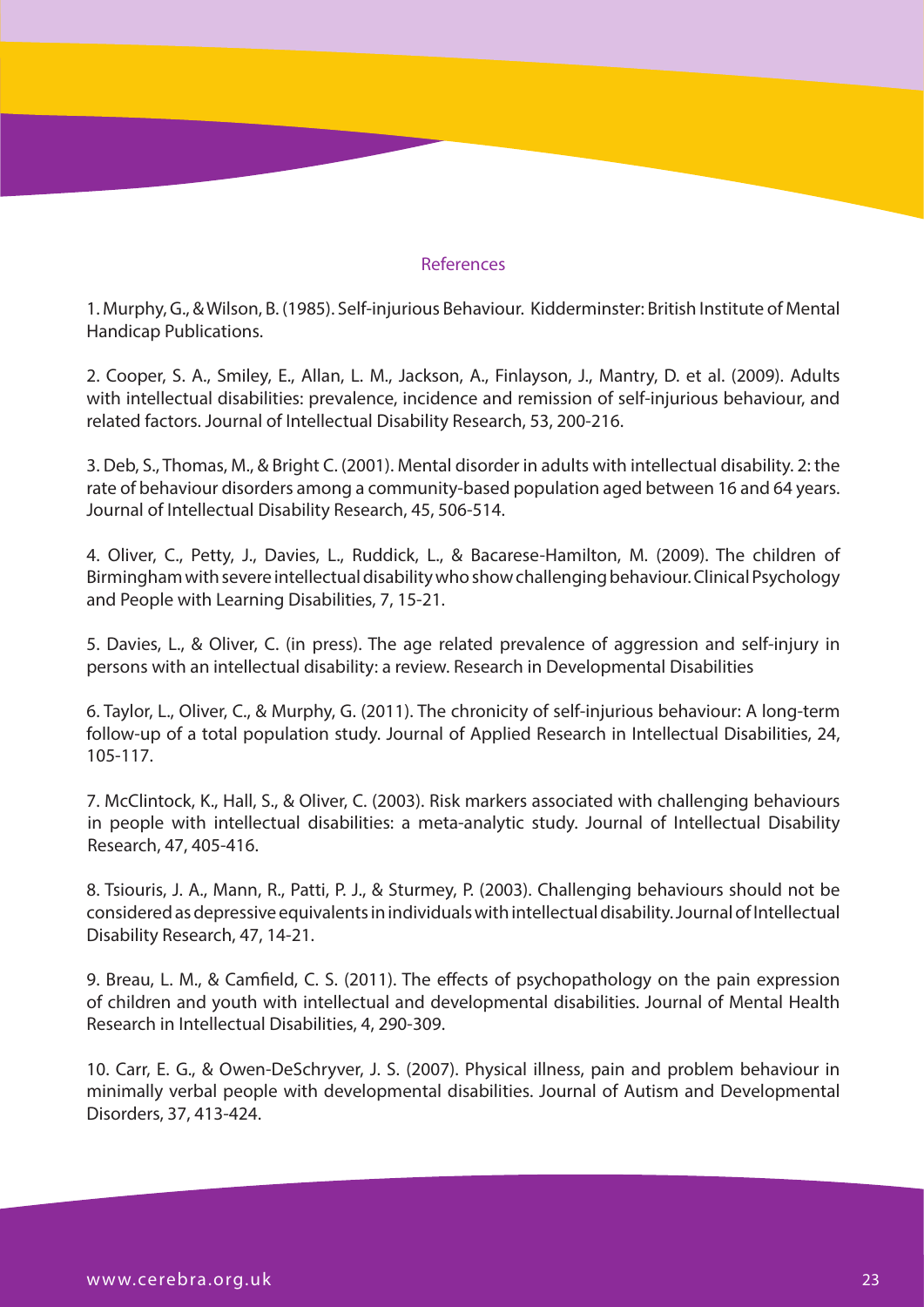11. van Schrojenstein Lantman-De Valk, H. M., Mestemakers, J. F., Haveman, M. J., & Crebolder, H. F. (2000). Health problems in people with intellectual disability in general practice: a comparative study. Family Practice, 17, 405-407.

12. Walsh, M., Morrison, T. G., & McGuire, B. E. (2011). Chronic pain in adults with an intellectual disability: prevalence, impact, and health service use based on caregiver report. Pain, 152, 1951- 1957.

13. Melzack, R., & Wall, P. D. (1965). Pain mechanisms: a new theory. Science, 150, 171-9. 14. Breau, L. M., McGrath, P. J., Camfield, C., & Finley G, A. (2002). Psychometric properties of the Non-Communicating Children's Pain Checklist–Revised. Pain. 99, 349-357.

15. Robertson, J., Roberts, H., Emerson, E., Turner, S., & Greig, R. (2011). The impact of health checks for people with intellectual disabilities: a systematic review of evidence. Journal of Intellectual Disability Research, 55, 1009-1019.

16. Alborz, A., McNally, R., & Glendinning, C. (2005). Access to healthcare for people with learning disabilities: mapping the issues and reviewing the evidence. Journal of Health Services Research Policy, 10, 173 – 182

17. Oliver, C. (1993). Self-injurious behaviour: from response to strategy. In C. Kiernan (Ed.), Research to Practice? Implications of Research on the Challenging Behaviours of People with Learning Disabilities (pp. 135-188). Clevedon: British Institute of Learning Disabilities.

18. Tunnicliffe, P., & Oliver, C. (2011). Phenotype-environment interactions in genetic syndromes associated with severe or profound intellectual disability. Research in Developmental Disabilities, 32, 404-418.

19. Langthorne, P., McGill, P., & O'Reilly, M. (2007). Incorporating "motivation" into the functional analysis of challenging behaviour: on the interactive and integrative potential of the motivating operation. Behavior Modification, 31, 466-487.

20. Matson, J. L., & Vollmer, T. (1995). Questions About Behavioral Function (QABF). Baton Rouge, LA: Disability Consultants.

21. Durand, V. M., & Crimmins, D. B. (1988). Identifying the variables maintaining self-injurious behvaior. Journal of Autism and Developmental Disorders, 18, 99-117.

22. Emerson, E. (2001). Challenging Behaviour: Analysis and Intervention in People with Severe Intellectual Disabilities. (2ed). Cambridge, UK: Cambridge University Press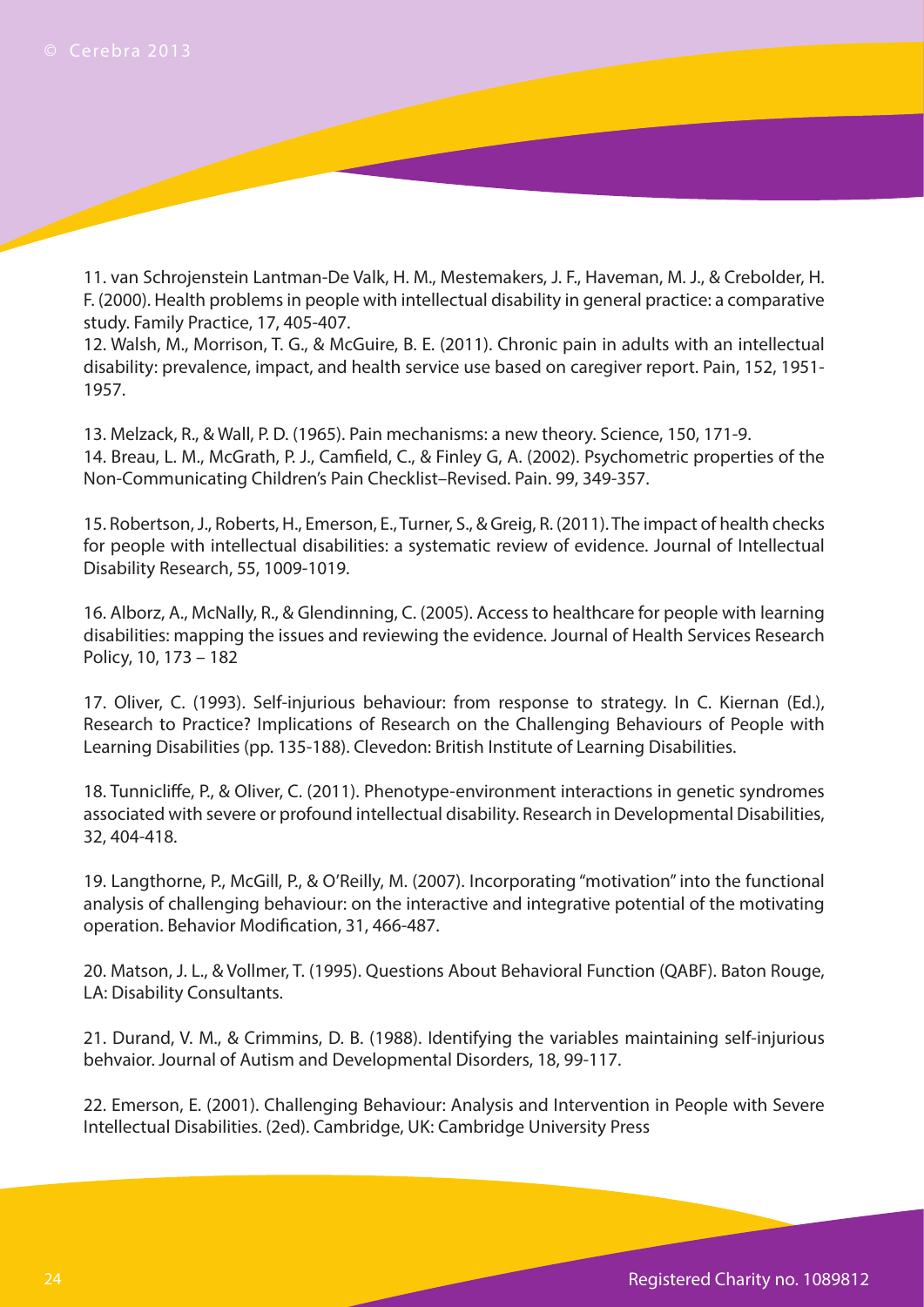23. Vollmer, T. R., Iwata, B. A., Zarcone, J. R., Smith, R. G., & Mazaleski, J. L. (1993). The role of attention in the treatment of attention-maintained self-injurious behaviour: noncontingent reinforcement and differential reinforcement of other behavior. Journal of Applied Behavior Analysis, 26, 9-21. 24. Deb, S., & Unwin, G. L. (2007). Psychotropic medication for behavior problems in people with intellectual disability: a review of the current literature. Current Opinion in Psychiatry, 20, 461-466.

25. Symons, F. J., Thompson, A., & Rodriguez, M. C. (2004). Self-injurious behavior and the efficacy of naltrexone treatment: a quantitative synthesis. Mental Retardation and Developmental Disabilities Research Reviews, 10, 193-200.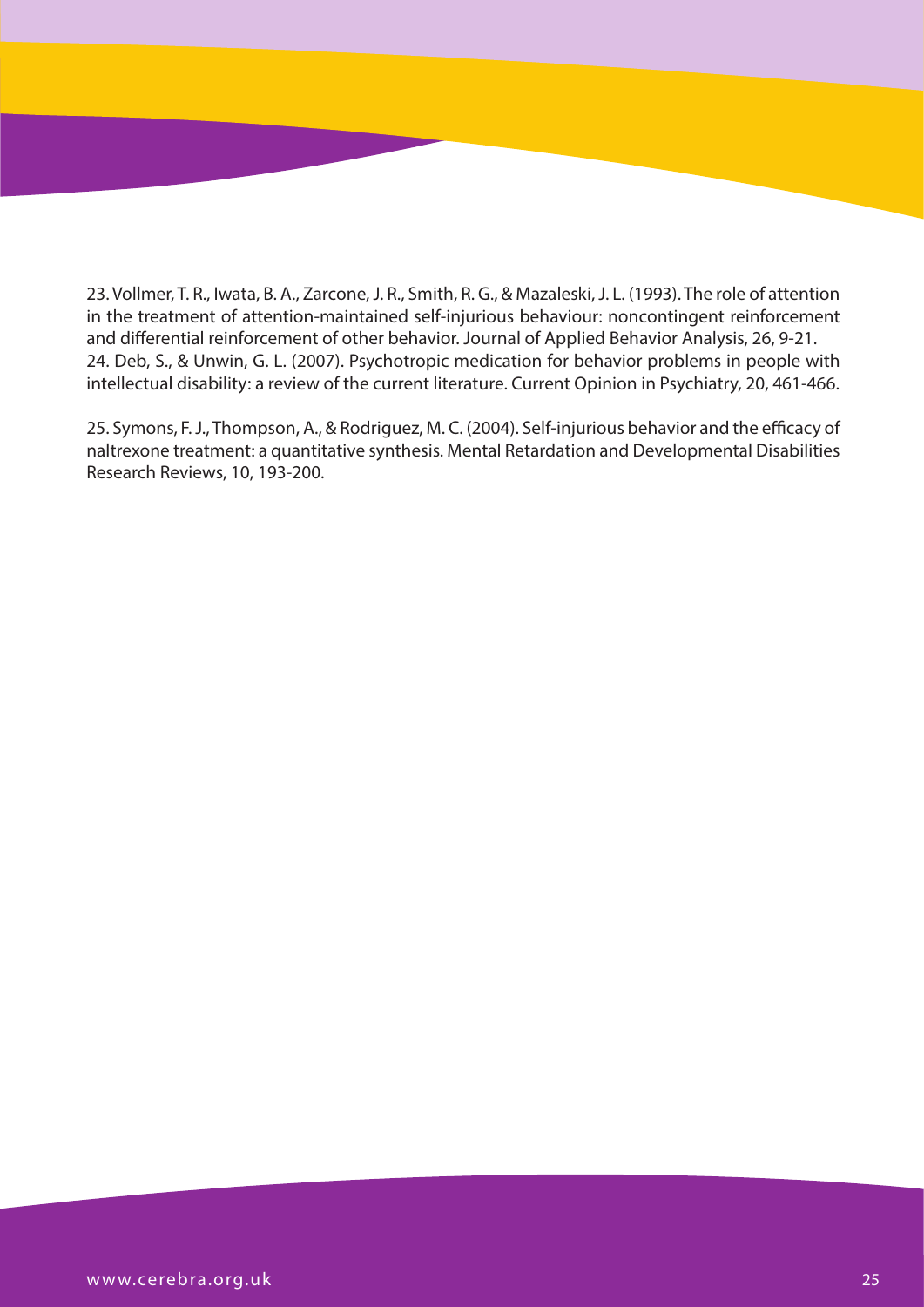

**Notes** 

26 Registered Charity no. 1089812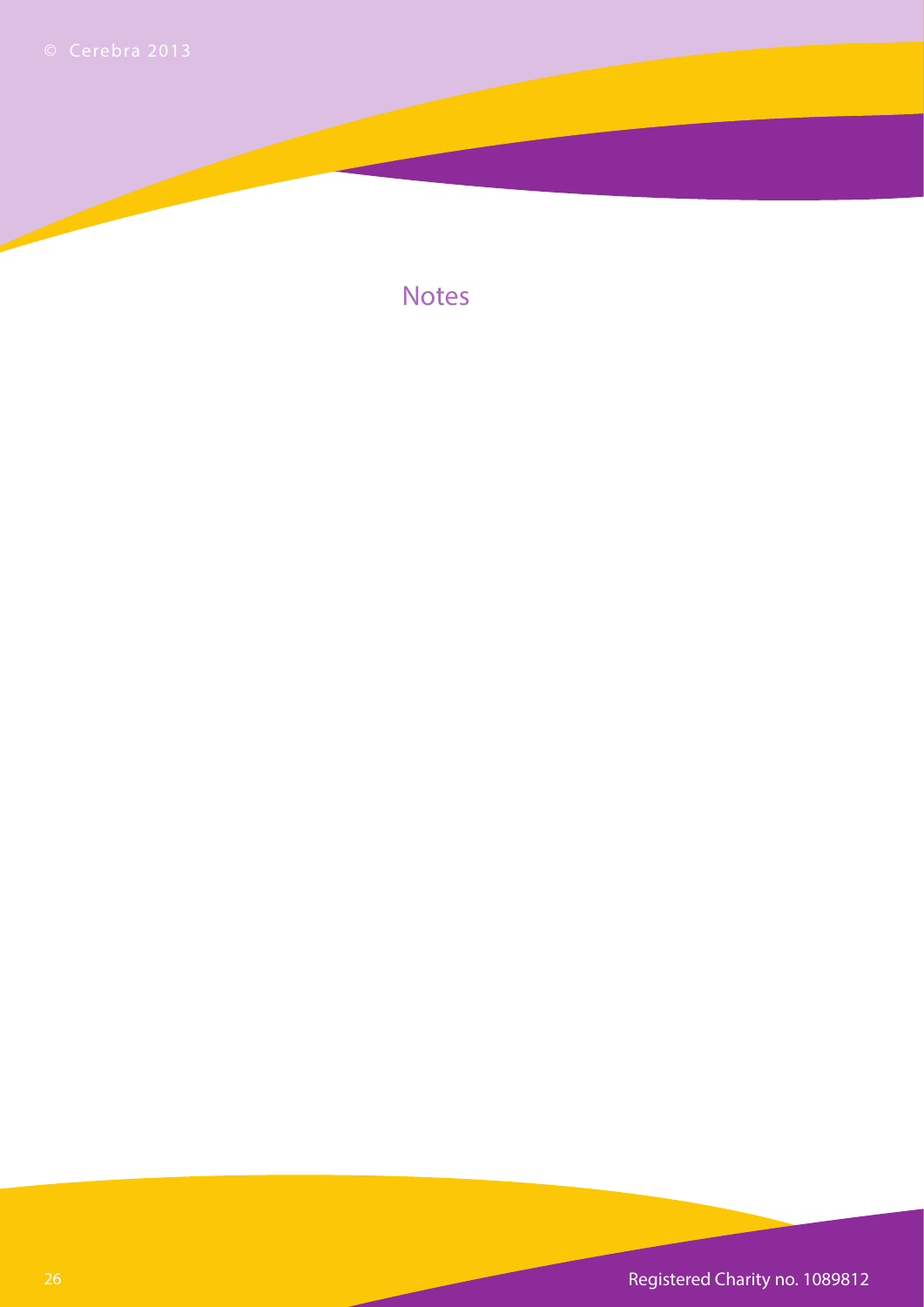**Notes**